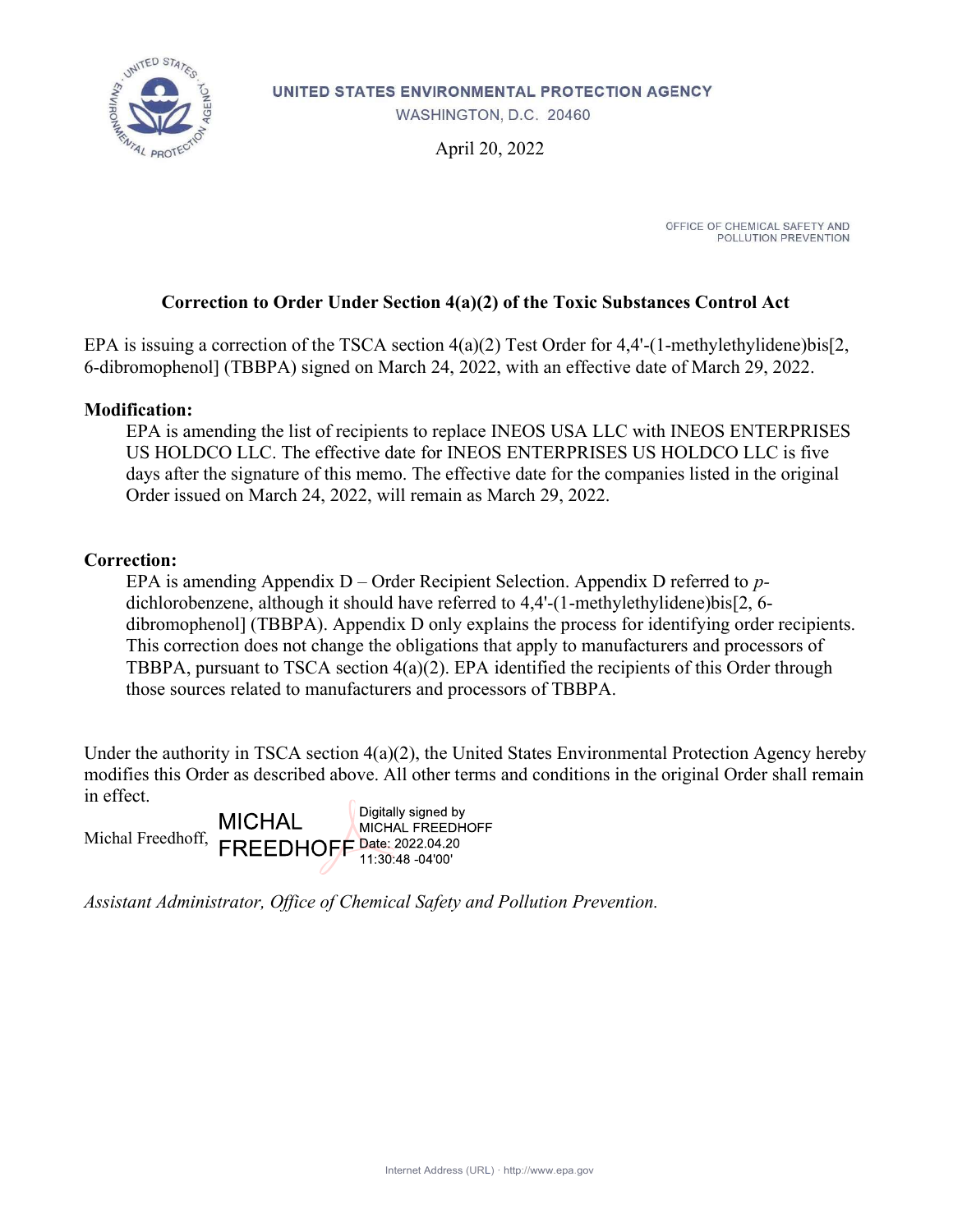

#### UNITED STATES ENVIRONMENTAL PROTECTION AGENCY WASHINGTON, D.C. 20460

March 24, 2022

# Order Under Section 4(a)(2) of the Toxic Substances Control Act

## Chemical Substance Subject to this Order:

Chemical Name: 4,4'-(1-Methylethylidene)bis[2, 6-Dibromophenol] (TBBPA)

Chemical Abstracts Service Registry Number (CASRN): 79-94-7

Docket Identification (ID) Number: EPA-HQ-OPPT-2018-0462<sup>1</sup>

## Testing Required by this Order:

- 1. Consumer Exposure
	- Transfer of Chemical From Source to Settled Dust From Electrical and Electronic Products (e.g., Additive Flame Retardant in Plastic Battery Enclosures) Containing 4,4'- (1-Methylethylidene)bis[2, 6-Dibromophenol] (TBBPA)
	- Chemical Loading on the Skin Surface From Contact With Settled Dust on Electrical and Electronic Products (e.g., Additive Flame Retardant in Plastic Battery Enclosures) Containing 4,4'-(1-Methylethylidene)bis[2, 6-Dibromophenol] (TBBPA)

## Recipients of this Order:

Company Name: 3D PLASTICS INC

Company Name: 3M CO

Company Name: LYONDELLBASELL INDUSTRIES

Company Name: ALBEMARLE CORP

Company Name: ALPHA CORP

Company Name: AMERICHEM INC

Company Name: ARKEMA DELAWARE INC

Company Name: CERBERUS CAPITAL MANAGEMENT LP

Company Name: CHROMA COLOR CORP

<sup>1</sup> To access the docket, go to https://www.regulations.gov.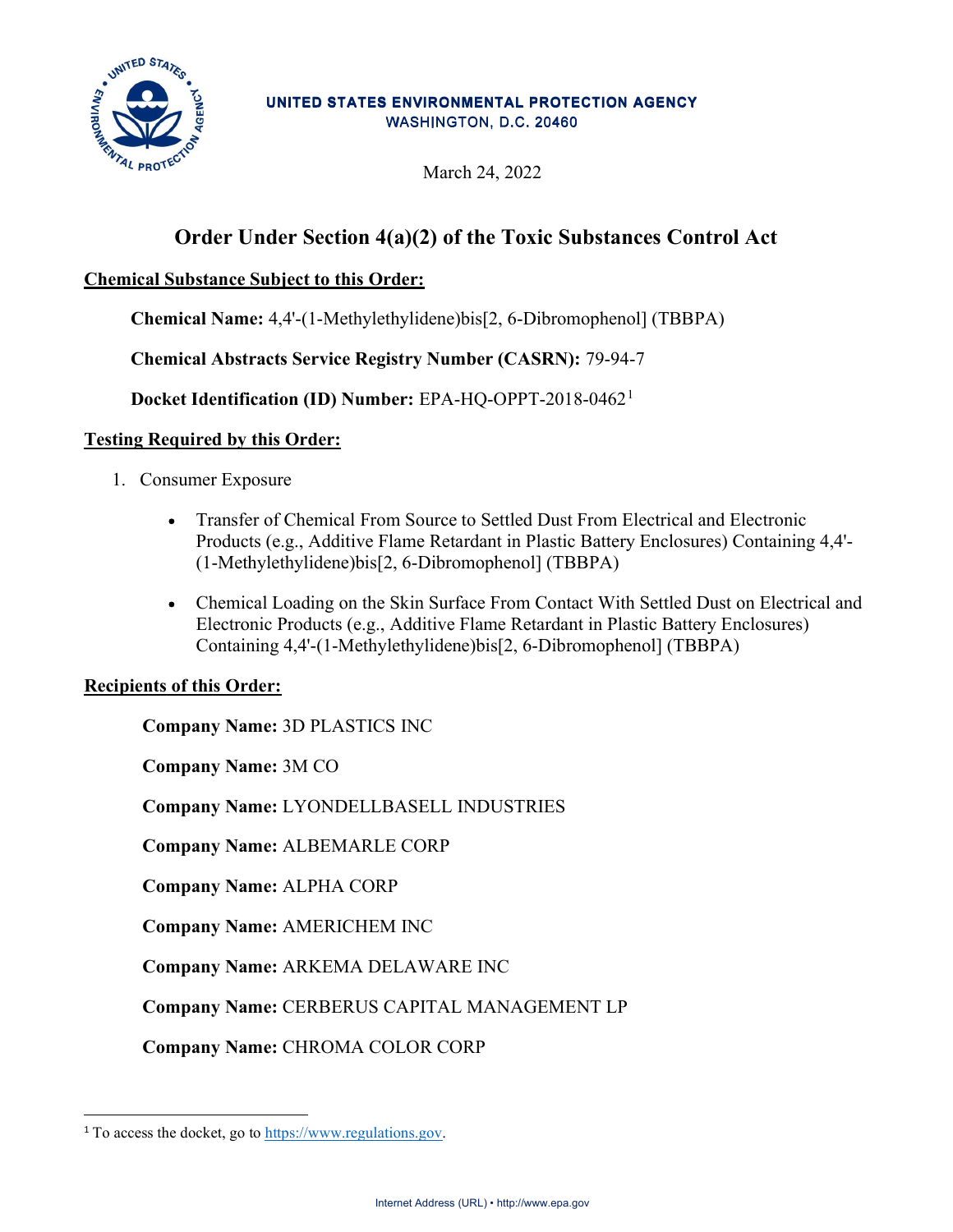- Company Name: DASSAULT FALCON JET CORP
- Company Name: EATON CORP
- Company Name: FCA US LLC
- Company Name: GENERAL DYNAMICS CORP
- Company Name: HENKEL OF AMERICA INC
- Company Name: HEXCEL CORP
- Company Name: HEXION HOLDINGS CORP
- Company Name: HUNTSMAN CORP
- Company Name: ICL SPECIALTY PRODUCTS NORTH AMERICA INC
- Company Name: INEOS USA LLC
- Company Name: INTELLIPAK LTD
- Company Name: IP CORP
- Company Name: JOHN CRANE INC
- Company Name: KORDSA INC
- Company Name: L3HARRIS TECHNOLOGIES INC
- Company Name: LAMART CORP
- Company Name: LANXESS CORP
- Company Name: LG CHEM AMERICA INC
- Company Name: LMR PLASTICS
- Company Name: LOCKHEED MARTIN CORP
- Company Name: LOTTE CHEMICAL CALIFORNIA
- Company Name: MACK GROUP
- Company Name: MILLER WASTE MILLS
- Company Name: MITSUBISHI CHEMICAL AMERICA INC
- Company Name: NAUTIC PARTNERS LLC
- Company Name: NORDAM GROUP INC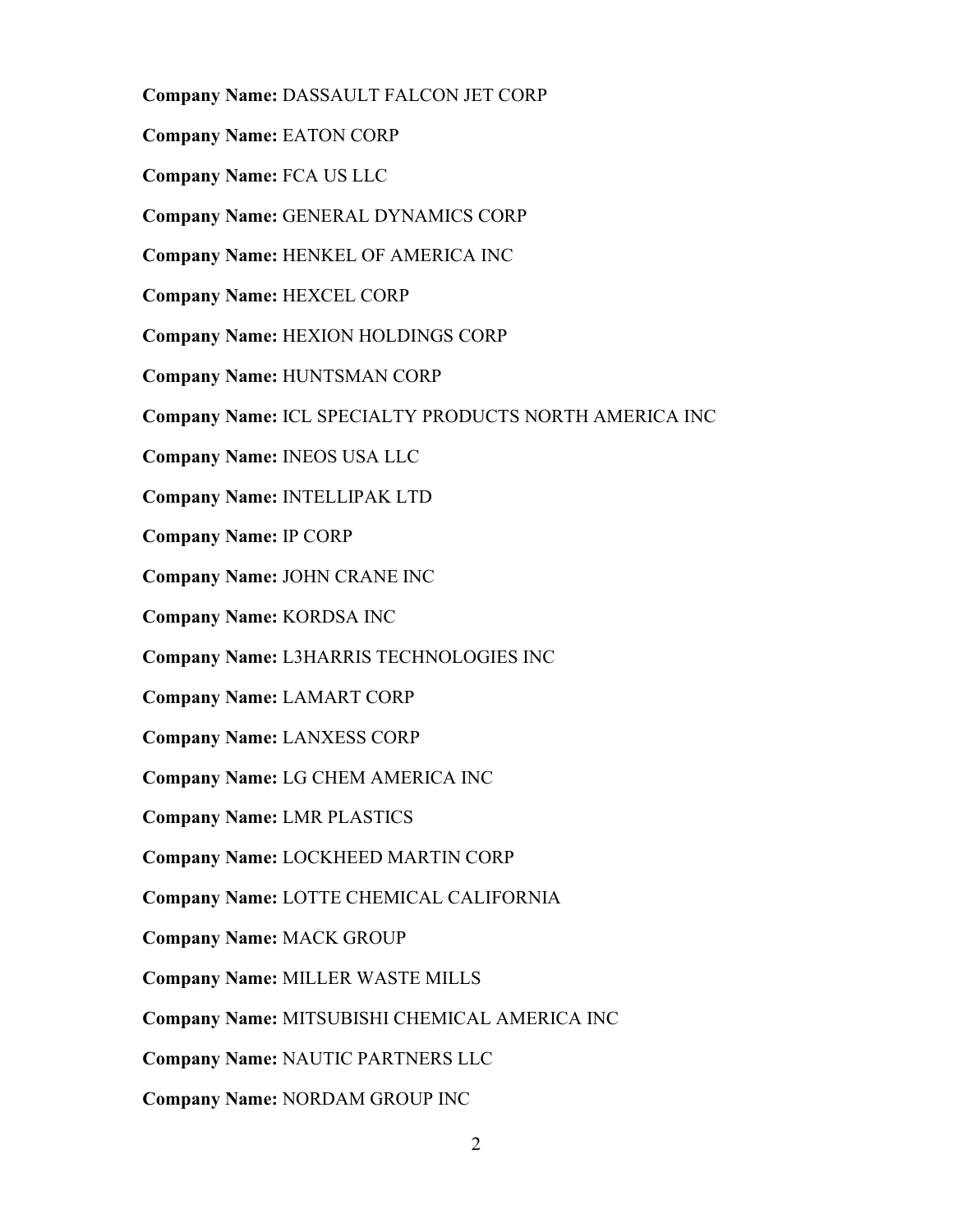Company Name: CRH AMERICAS INC

Company Name: PARK ELECTROCHEMICAL CORP

Company Name: PARKER HANNIFIN CORP

Company Name: PETERSON MANUFACTURING CO

Company Name: PLASTECH CORP

Company Name: PRECISION PLASTICS INC

Company Name: PSI MOLDED PLASTICS NEW HAMPSHIRE INC

Company Name: RAVAGO AMERICAS LLC

Company Name: SABIC US HOLDINGS LP

Company Name: SOLEPOXY INC

Company Name: SOLVAY HOLDING INC

Company Name: SUMITOMO BAKELITE NA HOLDING INC

Company Name: THE BOEING CO

Company Name: THE GILL CORP

Company Name: TORAY TCAC HOLDING (USA) INC

Company Name: TRI-ISO TRYLINE LLC

Company Name: VANDEMARK CHEMICAL INC

Company Name: ZODIAC US CORP

Dear Recipient:

This Order requires you and the other named manufacturer(s) and/or processor(s) of 4,4'-(1 methylethylidene)bis[2, 6-dibromophenol] (TBBPA) (CASRN 79-94-7) to develop and submit certain information for TBBPA, or otherwise respond to the U.S. Environmental Protection Agency (referred to herein as "the EPA" or "the Agency"). Failure to respond to this Order, or failure to otherwise comply with its requirements, is a violation of section 15 of the Toxic Substances Control Act (TSCA), 15 U.S.C. § 2614. Any person who violates TSCA shall be liable to the United States for penalties in accordance with TSCA section 16, 15 U.S.C. § 2615.

This Order is effective 5 calendar days after its date of signature by the EPA. The timeframes and options for responding are described in Unit IV (Response Options). Please note that the email transmitting this Order to you will provide the calendar date for the response deadlines as defined in Unit III (Deadlines for Responding to this Order). A subsequent email will provide a company specific Order number for you to use in responses and communications about this Order.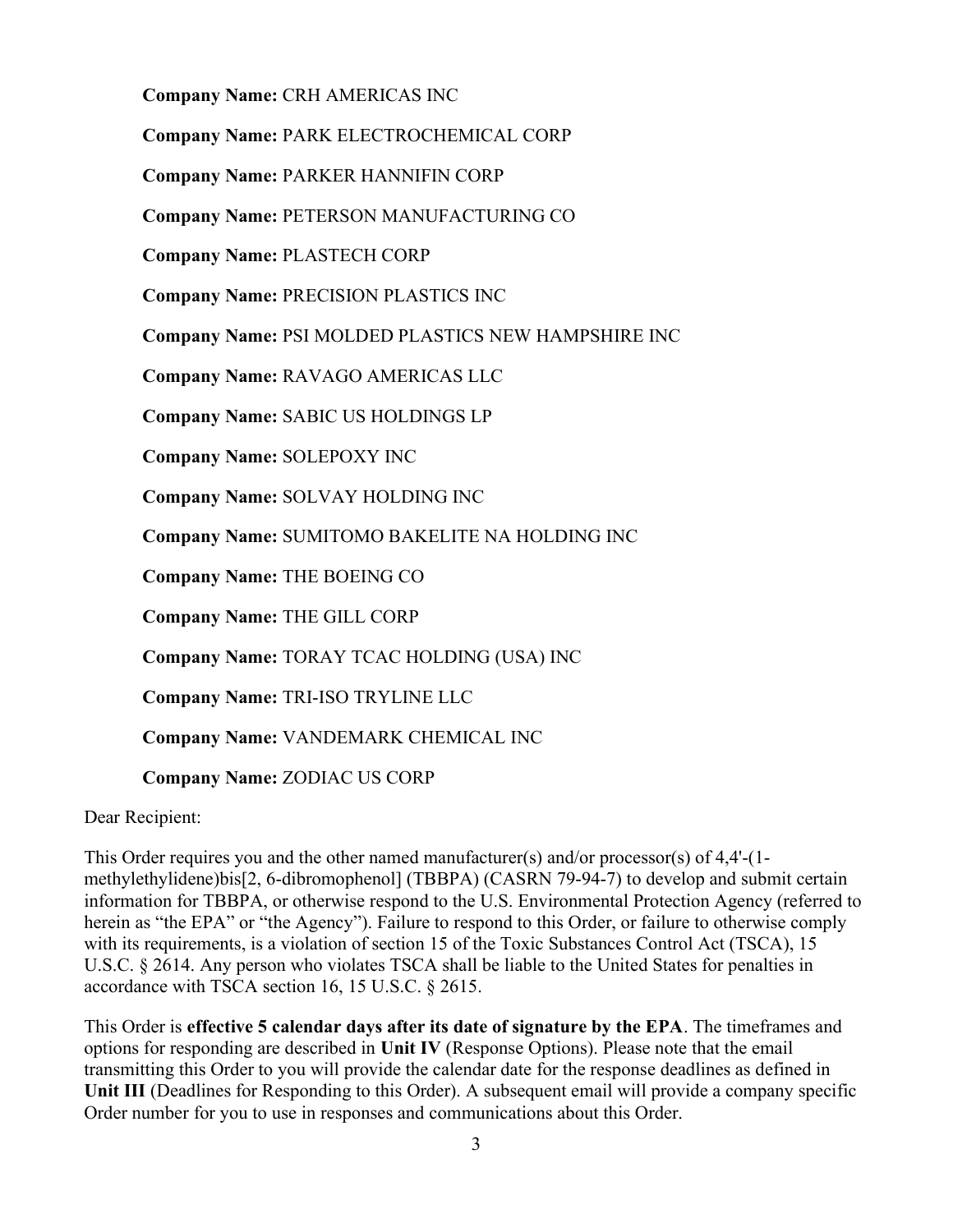This Order is organized as follows:

| VI. Requirements of Response Option 1: Develop the Information Required by this Order 15 |  |
|------------------------------------------------------------------------------------------|--|
|                                                                                          |  |
|                                                                                          |  |
|                                                                                          |  |
|                                                                                          |  |
|                                                                                          |  |
|                                                                                          |  |
|                                                                                          |  |
|                                                                                          |  |
|                                                                                          |  |
|                                                                                          |  |
| Appendix C - How to Access the CDX Application and Recordkeeping Requirements  27        |  |
|                                                                                          |  |
|                                                                                          |  |
| DIIDDACH AND AIRBIADHDV                                                                  |  |

# I. PURPOSE AND AUTHORITY

# A. OVERVIEW

This Order is being issued under the authority of the Toxic Substances Control Act (TSCA), 15 U.S.C. § 2601 et seq. TSCA section 4 authorizes the EPA to require the development of necessary information related to chemical substances and mixtures.

This Order requires the identified recipients to develop and submit new information on TBBPA (CASRN 79-94-7) that is necessary for the EPA to perform a risk evaluation under TSCA section 6(b).

Information on testing requirements is provided in Appendix E. The EPA encourages the formation of industry consortia to jointly conduct testing between the recipients of this Order. See Unit VIII for more information on this topic.

The Order provides four response options, listed below. More information on each of these options is provided in Unit IV. Timeframes for these options is provided in Unit III. Note that the deadline to identify as a manufacturer, processor, or both is 30 calendar days of the effective date of this Order. This step is necessary for purposes of this Order to ensure that your company can appropriately access the CDX application used for responding to section 4 orders.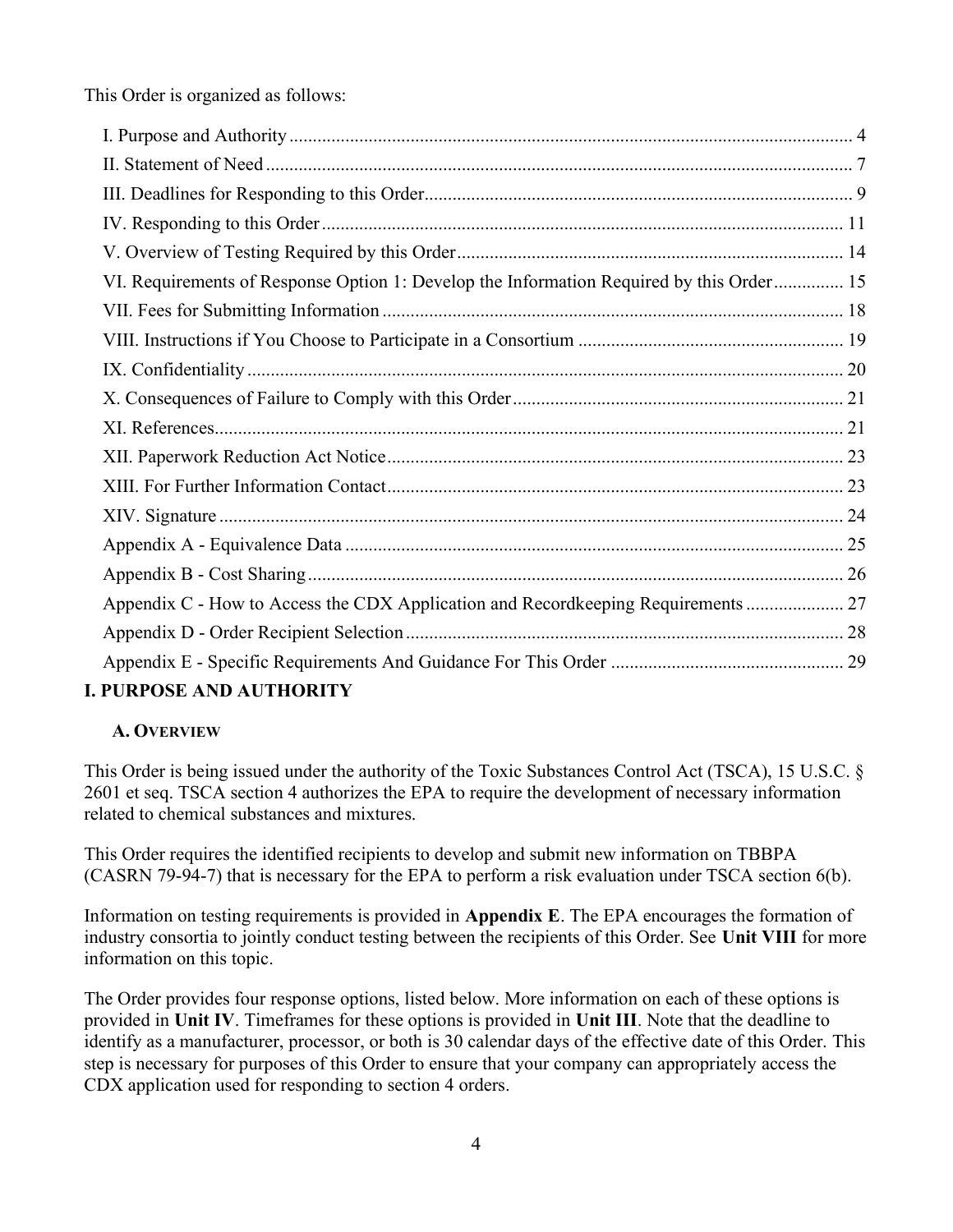## Option 1: Develop the Information

Use this option to develop information in response to all of the requirements of this Order that apply to you, or use this option in conjunction with other response options identified in this section as appropriate.

Manufacturers who are required to test a chemical substance or mixture pursuant to a TSCA section 4 order are also required to pay a fee (see Unit VII).

## Option 2: Submit Existing Information

Use this option to submit an existing study and/or other scientifically relevant information that you believe the EPA has not considered, along with supporting rationale that explains how the submittal(s) meets part or all of the information described as necessary in Unit II. If the Agency determines that the submitted information satisfies one or more data needs identified by this Order, the Agency will extinguish any associated test requirement(s).

## Option 3: Request an Exemption

Use this option to request an exemption from a testing requirement of this Order. The EPA will grant an exemption if:

- 1. Information on the subject chemical or an equivalent chemical has been submitted in accordance with a rule, order, or consent agreement under TSCA section 4(a), or is being developed in accordance with such a rule, order (including this Order), or consent agreement; and
- 2. Submission of information by the exemption applicant would be duplicative of information which has been submitted or is being developed in accordance with such rule, order (including this Order), or consent agreement.

## Option 4: Claim that You Are Not Subject to this Order

Use this option to claim that you are not subject to this Order. You may claim that you are not subject to this Order if all of the following are true:

- 1. You do not currently manufacture or process the chemical(s) identified by this Order;
- 2. You do not intend to manufacture or process the chemical(s) within the period of testing provided by this Order; and
- 3. You have not manufactured or processed the chemical(s) at any time during the five years preceding the date of this Order.

You must provide an explanation of the basis for your claim, along with appropriate supporting information to substantiate that claim.

## B. TERMINOLOGY USED IN THIS ORDER

The term "manufacture" means to import into the customs territory of the United States, to produce, or to manufacture. 15 U.S.C. § 2602(9). Import also includes importing the chemical as an impurity in an article.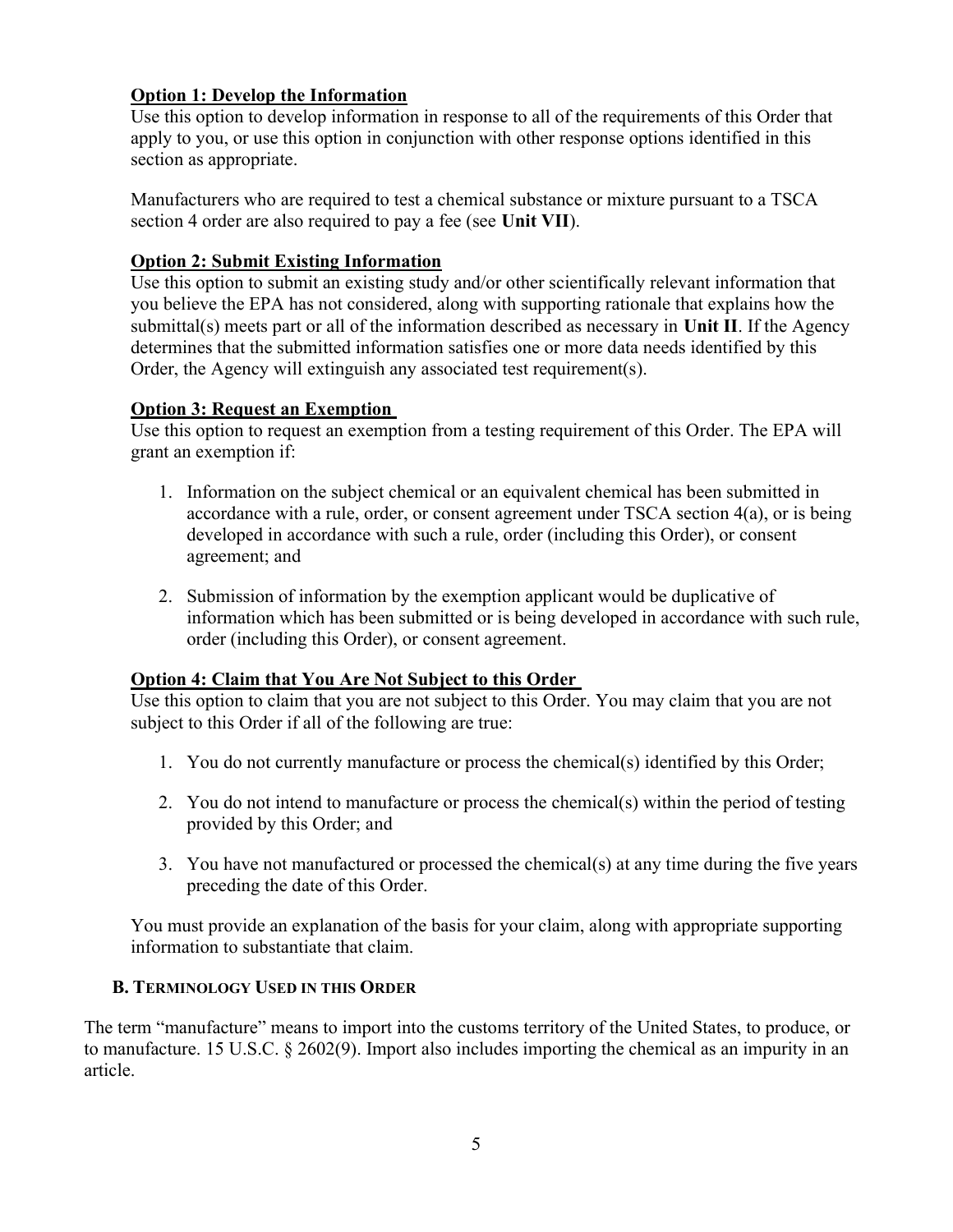The term "process" means the preparation of a chemical substance or mixture, after its manufacture, for distribution in commerce—(A) in the same form or physical state as, or in a different form or physical state from, that in which it was received by the person so preparing such substance or mixture, or (B) as part of an article containing the chemical substance or mixture. 15 U.S.C.  $\S 2602(13)$ .

The term "chemical" or "substance" means a chemical substance or mixture.

## C. PERSONS SUBJECT TO THIS ORDER

## 1. Persons Identified

An order issued under section 4(a) of TSCA may require the development of information by any person who manufactures or processes, or intends to manufacture or process, a chemical substance or mixture subject to the order. The recipients of this Order are listed at the top of the Order.

For purposes of this Order, a recipient identified by this Order is subject to the Order if it has manufactured or processed the chemical at any time during the five years preceding the date of this Order. If a recipient identified by this Order has not manufactured or processed the chemical during the prior five years, the recipient is nevertheless subject to the Order if they intend to manufacture or process the chemical within the period of testing provided by this Order.

A person who contracts with a producing manufacturer to manufacture or produce a chemical substance is also a manufacturer if (1) the producing manufacturer manufactures or produces the substance exclusively for that person, and (2) that person specifies the identity of the substance and controls the total amount produced and the basic technology for the plant process.

A recipient who is an importer of record of a chemical substance identified by this Order is responsible for the testing requirements of this Order, even if the recipient does not store, handle, use, or otherwise directly deal with the chemical.

The means by which the EPA identified each recipient subject to this Order does not govern whether a recipient is subject to this Order. Ultimately, any recipient that meets the criteria discussed in this section is subject to this Order, regardless of the basis on which the Agency identified the recipient.

# 2. Corporate Structure of Recipients: Changes of Ownership

The EPA has attempted to identify the highest-level U.S. corporate entity for purposes of issuing this Order. The highest-level U.S. corporate entity is ultimately responsible for satisfying the obligations of this Order, although the highest-level U.S. corporate entity may delegate its responsibilities under this Order to a U.S. subsidiary. Where the corporate entity named in this Order is not the highest-level U.S. corporate entity, the Agency nonetheless considers notification of the company named in this Order to constitute notification of the highest-level U.S. corporate entity and holds the highest-level U.S. corporate entity ultimately responsible for satisfying the obligations of this Order.

Should you wish to modify the name of the recipient or identify another U.S. corporate entity in the corporate structure as the point of contact in place of the recipient named in this Order, you must submit a request to the EPA. Submit your request, justification for the change, and contact information for the representatives of the newly named entity to  $TSCAtestorders@epa.gov$ . A representative from the Agency will contact you and any other representatives regarding this request.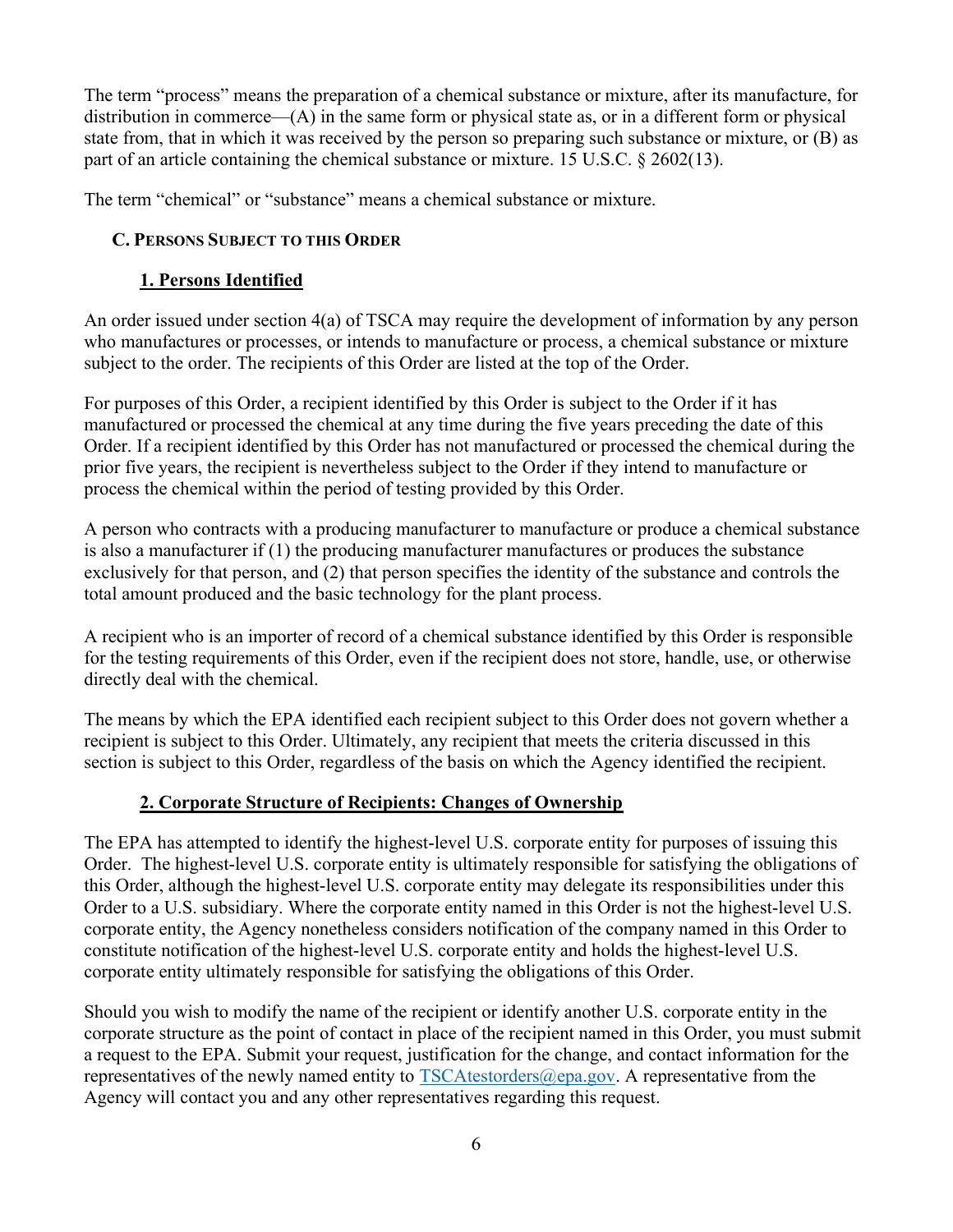In the event of mergers, acquisitions, or other transactions that create a corporate successor in interest (subsequent to the manufacturing or processing that triggered the reporting obligation, and either before or after receipt of this Order), that successor in interest is responsible for satisfying the obligations of this Order. The successor in interest must notify the EPA of its identity within 14 days following the transaction.

# D. PREVIOUSLY ISSUED ORDERS

The EPA previously issued a test order for TBBPA, effective January 19, 2021, to meet other data needs. See https://www.epa.gov/assessing-and-managing-chemicals-under-tsca/tsca-section-4a2-testorder-44-1-methylethylidenebis $26^2$ .

Since issuing that test order, the EPA's continuing review of the reasonably available information has identified additional information needed to inform the associated risk evaluation. Accordingly, the Agency is issuing this additional Order for TBBPA. See the Statement of Need for further details. This Order does not alter the requirements of any previous test orders.

# II. STATEMENT OF NEED

The basis for requiring the development of new information by this Order is described in this unit and in Appendix E. This statement of need, as required by TSCA section  $4(a)(3)$ , includes: (A) the need for the new information; (B) how information reasonably available to the Administrator was used to inform the decision to require the new information; and (C) why issuance of this Order is warranted instead of promulgating a rule or entering into a consent agreement. Appendix E (Testing Requirements of This Order) indicates which tests apply specifically to manufacturers and/or processors subject to this Order.

# A. THE NEED FOR THE NEW INFORMATION

This section and **Appendix E** explain what new information is being required in this Order and why such information is needed for the risk evaluation of TBBPA under TSCA section 6(b).

The EPA has identified the following information in this section as necessary to conduct a risk evaluation to determine whether TBBPA presents an unreasonable risk of injury to health or the environment, without consideration of costs or other nonrisk factors, including an unreasonable risk to a potentially exposed or susceptible subpopulation identified as relevant to the risk evaluation by the Administrator, under the conditions of use (COU).

The next unit will outline how the EPA came to determine these new information needs. Note that additional details for these testing requirements are provided in Unit V and Appendix E.

# 1. Consumer Exposure

Information on exposures from the use of certain consumer products is needed to conduct a risk evaluation. The relevant consumer products exposure data needs that this Order seeks to address for TBBPA, are as follows:

<sup>2</sup> https://www.epa.gov/assessing-and-managing-chemicals-under-tsca/tsca-section-4a2-test-order-44-1 methylethylidenebis26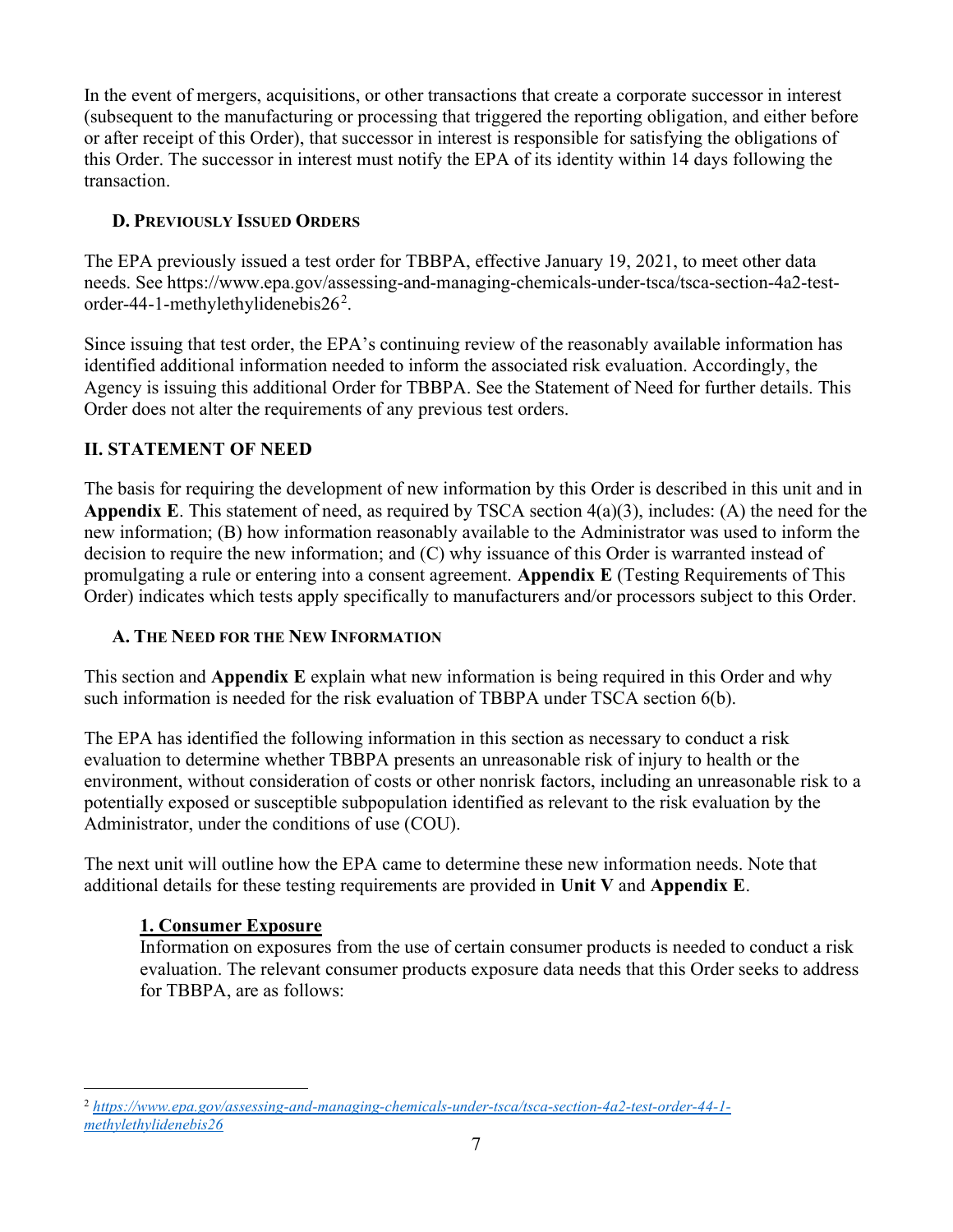- Transfer of Chemical From Source to Settled Dust From Electrical and Electronic  $\bullet$ Products (e.g., Additive Flame Retardant in Plastic Battery Enclosures) Containing TBBPA
- Chemical Loading on the Skin Surface From Contact With Settled Dust on Electrical and Electronic Products (e.g., Additive Flame Retardant in Plastic Battery Enclosures) Containing TBBPA

## B. HOW INFORMATION REASONABLY AVAILABLE TO THE ADMINISTRATOR WAS USED TO INFORM THE DECISION TO REQUIRE NEW INFORMATION

This section details the "Scoping and Conceptual Models" and "Systematic Review of Reasonably Available Existing Information" processes used by the EPA to identify, respectively, what information is reasonably available to integrate into the risk evaluation for the conditions of use of TBBPA and ascertain, via a "Discipline-Specific Approach for Identifying Data Needs" what needed information is not reasonably available in existing literature (i.e., what testing to require).

# 1. Scoping and Conceptual Models

The Final Scope of the Risk Evaluation for TBBPA (https://www.epa.gov/sites/default/files/2020- 09/documents/casrn 79-94-7 44-1-methylethylidenebis2 6-dibromophenol TBBPA finalscope.pdf<sup>3</sup>) (hereinafter "Final Scope") includes the hazards, exposures, conditions of use, and the potentially exposed or susceptible subpopulations the EPA expects to consider in the TSCA section 6(b) risk evaluation for TBBPA. The Agency has used the scope document and the conceptual models therein for workers and occupational non-users (ONUs), consumers and bystanders, general population, and environmental releases as a starting point for identifying information needs under this Order. The conceptual models visually represent the human and environmental exposures (pathways and routes), receptors, and hazards associated with the conditions of use of TBBPA. For each exposure (pathway and route), receptor, and hazard that is visually represented, the EPA has identified the information needed to conduct a risk evaluation for this chemical.

# 2. Systematic Review of Reasonably Available Existing Information

The systematic review process began with searching peer-reviewed literature databases (e.g., Agricola, PubMed, Science Direct, ECOTOX Knowledgebase) for studies using TBBPA, synonyms, and trade names. The EPA also conducted a search of gray literature (e.g., technical reports, reference books, dissertations, and other information not found in standard, peer-reviewed literature databases), as well as review of public comments posted to the docket for this chemical substance during the prioritization process and following publication of the draft scope document, relevant data and information submitted to the Agency under TSCA sections 4, 5, 8(e), 8(d), and For Your Information (FYI) submissions. The collected compilation of information was then screened for relevance. This process applied title/abstract screening and/or full-text screening based on screening criteria developed *a priori* for environmental hazard and consumer exposure (Population, Exposure, Comparator and Outcomes (PECO)); physical and chemical properties (Pathways and Processes, Exposure, Setting or Scenario, and Outcomes (PESO)) or occupational exposure literature (Receptors, Exposure, Setting or Scenario, and Outcomes (RESO)).

<sup>3</sup> https://www.epa.gov/sites/default/files/2020-09/documents/casrn\_79-94-7\_44-1-methylethylidenebis2\_6 dibromophenol\_TBBPA\_finalscope.pdf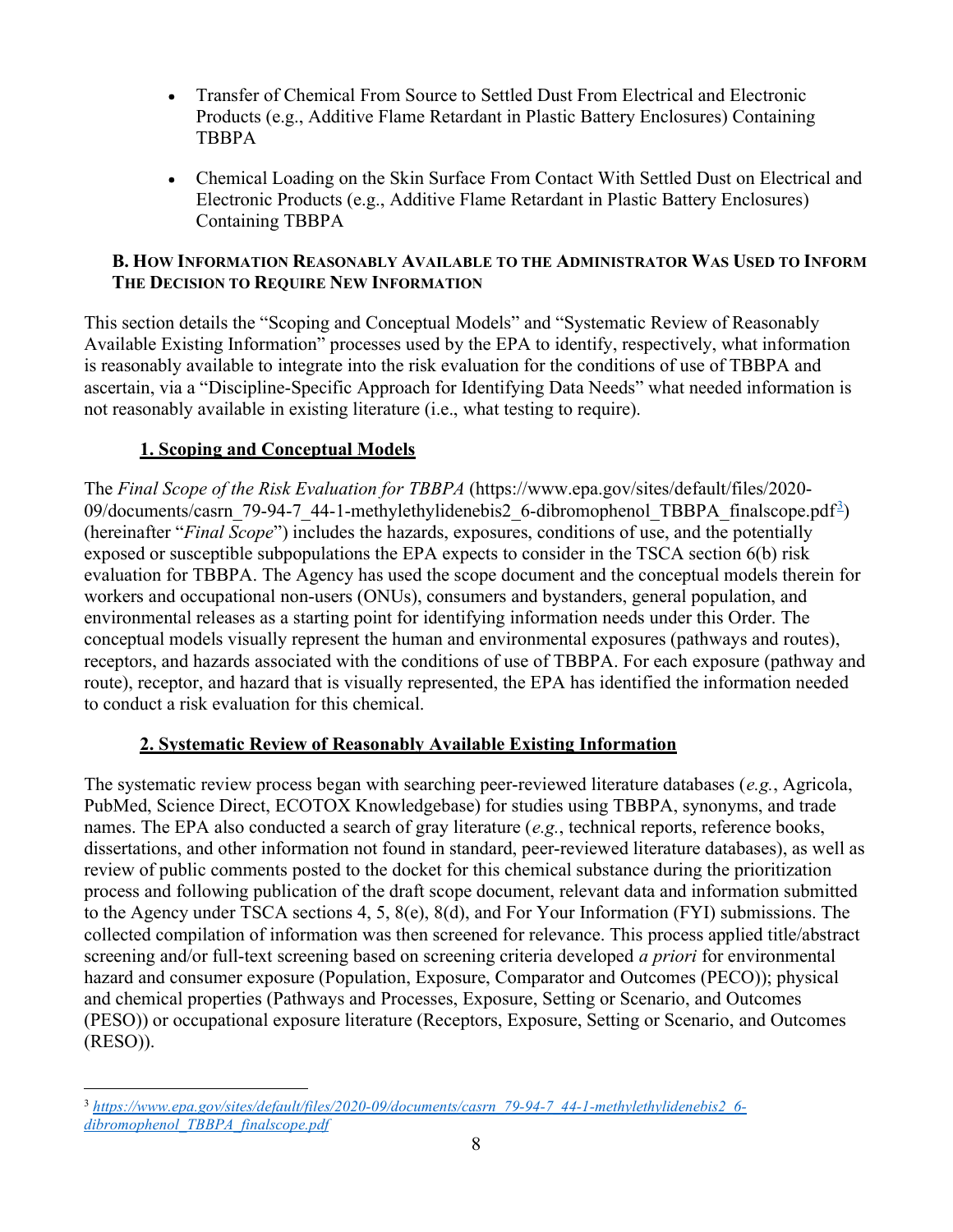## 3. Discipline-Specific Approach for Identifying Data Needs

### a. Consumer Exposure

As determined in the *Final Scope*, the use of consumer products or articles containing TBBPA can result in exposures to users and bystanders. The EPA expects to assess risks to consumers and bystanders and therefore requires data to inform the estimation of inhalation, dermal, and/or oral exposures to chemicals contained in consumer products and/or articles.

Evaluation of reasonably available information for TBBPA included consideration of existing data that has gone through initial stages of the systematic review process (full-text screening) and was tagged for this chemical for relevant consumer exposure pathways and conditions of use. A data gap analysis of the systematic review data source pool was undertaken to support this data request. Data on concentrations of this chemical in house dust and dermal absorption characteristics were available; however, data on chemical migration to dust on article surfaces and chemical loading on the skin surface from contact with the referenced consumer condition of use (i.e., additive flame retardant in plastic battery enclosures) were not found for TBBPA.

Determining the transfer of TBBPA from a known source to settled dust and migration to sweat (i.e., chemical loading on the skin surface) is needed to estimate consumer and bystander exposure to products containing TBBPA. Therefore, transfer of the chemical from products and articles to settled dust and chemical migration from product to sweat would enable the EPA to discern potential exposures. Furthermore, EPA needs to characterize the rate of chemical migration from product or article to settled dust that is in direct contact with product or article, and to semi-quantitatively or qualitatively determine if gas-phase transfer plays a role in chemical transfer from consumer articles to settled dust for battery plastic enclosures. In addition, EPA needs to determine chemical loading on the surface of the skin/sweat due to direct contact with an article or product, and to quantify potential chemical availability for dermal exposure for plastic battery enclosures

## C. WHY ISSUANCE OF THIS ORDER IS WARRANTED INSTEAD OF PROMULGATING A RULE OR ENTERING INTO A CONSENT AGREEMENT

The EPA is using its order authority under TSCA section 4(a)(2) to inform the risk evaluation for TBBPA under TSCA section 6(b) in accordance with the requirements and timeframes for conducting the risk evaluation. Use of this TSCA section 4(a)(2) authority will allow the Agency to target known manufacturer and processor recipients to obtain the needed information more quickly than if the EPA were to issue a TSCA section 4 rulemaking or consent agreement.

# III. DEADLINES FOR RESPONDING TO THIS ORDER

This section describes the deadlines for this Order and possible modifications to such deadlines.

## A. DEADLINES FOR RESPONSES TO THIS ORDER

The table below provides the deadlines for this Order. Deadlines that fall on a weekend or holiday will remain and will not be extended to the next weekday. Descriptions of these response options and the required process associated with each option is provided in Unit IV.

## Table 1. Deadlines for Responses, Study Plans, and Test Reports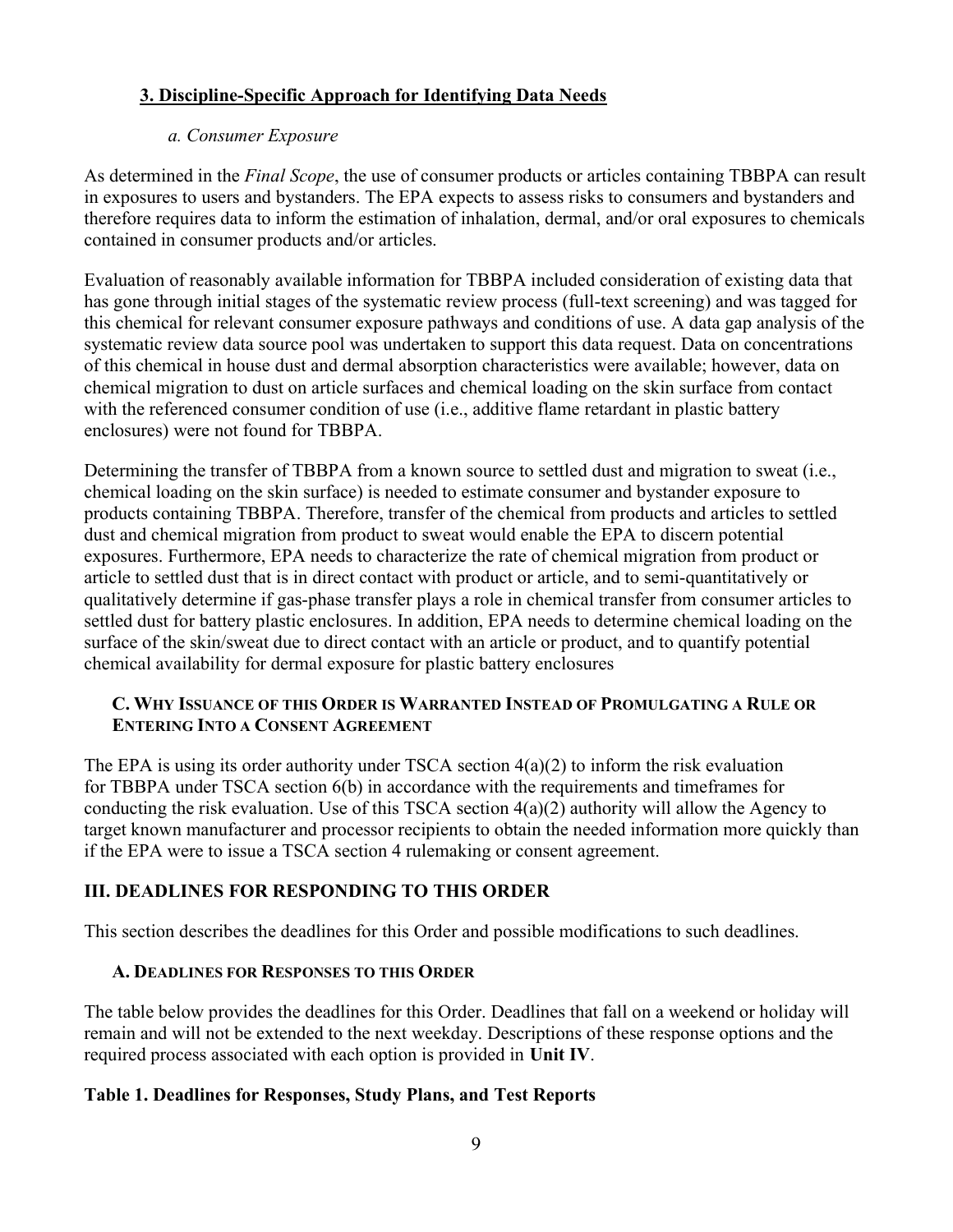| <b>Order Requirement</b>                                                                         | <b>Recipient's Deadline (Days after the</b><br>effective date of the Order) | <b>EPA Response</b><br>Deadline* |
|--------------------------------------------------------------------------------------------------|-----------------------------------------------------------------------------|----------------------------------|
| Identify as a Manufacturer, Processor or Both<br>$\bullet$                                       | 30                                                                          | n/a                              |
| Submit Request to Modify Corporate Identity<br>$\bullet$<br>Identified                           | 30                                                                          | n/a                              |
| Choose to Submit Existing Data (Option 2)<br>٠                                                   | 30                                                                          | 45                               |
| Claim that You Are Not Subject to this Order<br>$\bullet$<br>(Option 4)                          | 45                                                                          | 60                               |
| Choose to Develop the Information - On Own or as<br>$\bullet$<br>Part of a Consortium (Option 1) | 65                                                                          | n/a                              |
| Request an Exemption (Option 3)<br>٠                                                             | 65                                                                          | 80                               |
| Submit Draft Study Plan<br>$\bullet$                                                             | 80                                                                          | 95                               |
| Submit Final Study Plan<br>٠                                                                     | 110                                                                         | 125                              |
| Submit Final Test Report<br>٠                                                                    | Deadline varies per Test Requirement (See Unit V and<br>Appendix $E$ )      |                                  |

\*See Unit III.B for potential automatic extensions associated with the EPA responses. Deadlines for submitting final test reports for each required test are provided in Appendix E.

## B. AUTOMATIC EXTENSIONS TO DEADLINES

The EPA will automatically extend deadlines should the Agency fail to meet any EPA response deadline set forth in Unit III.A. Specifically, deadlines will be automatically extended should the Agency fail to respond within 15 calendar days of the deadline for a response option if the response was submitted in the CDX application prior to the deadline provided. For each day exceeding the 15-day period following the associated deadline, the EPA will extend subsequent deadlines by one day.

Should a recipient amend their response, at any time, the EPA will not extend any associated or subsequent deadlines. Therefore, the Agency recommends that recipients submit their amendments or extension requests as early as practicable to ensure adequate time to perform any required testing given that the Agency will not automatically extend deadlines for any such amendments to responses.

The EPA will not automatically extend a deadline for a response should the recipient submit its response after the deadline for the given response option. Additionally, the EPA will not automatically extend a deadline for a response should the Agency respond within 15 days of the deadline for a given response option that was submitted on or before the deadline for that response option.

Other than potential automatic extensions to deadlines described here, Unit III.C provides the process for requesting an extension to a deadline.

#### C. REQUESTING AN EXTENSION TO A DEADLINE FOR RESPONDING TO THIS ORDER

If you believe you cannot submit the required identification as a manufacturer, processor, or both; Order response; draft study plan; final study plan; or final test report to the EPA by the deadline(s) specified in this Order and intend to seek additional time to meet the requirement(s), you must submit a request to the Agency through the EPA's CDX portal as soon as you know you may need an extension. Your request must include: (1) a detailed description of the expected difficulty, including technical and laboratory difficulties, and (2) a proposed schedule including alternative dates for meeting such requirement(s) on a step-by-step basis.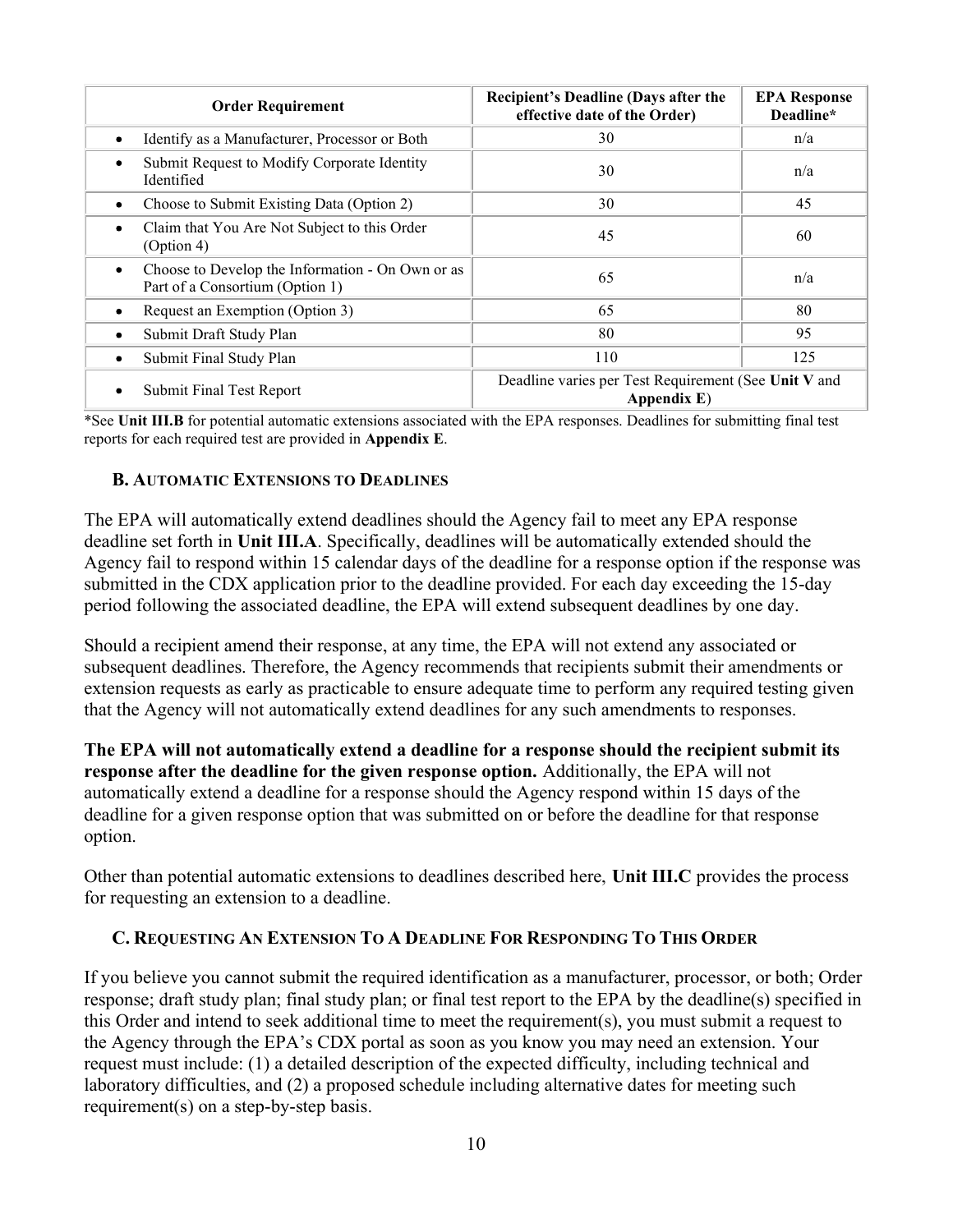The EPA will grant or deny deadline extension requests at its discretion.

# IV. RESPONDING TO THIS ORDER

You are required to respond to this Order even if you believe your company is not subject to this Order. Failure to provide a response is a violation of section 15 of TSCA.

# A. IDENTIFY AS A MANUFACTURER, PROCESSOR, OR BOTH

Within 30 calendar days of the effective date of this Order, you, as a recipient of this Order, are required to respond to this Order through the EPA's Central Data Exchange (CDX) portal, informing the Agency whether you will be responding to this Order as manufacturer or processor (if you manufacture and process the chemical, select manufacturer). To provide your preliminary response to this Order, you will receive an e-mail from the EPA within five days of the Order being signed (i.e., by the effective date of the Order) that provides a CDX Order number for purposes of complying with this Order.

You may claim that you are not subject to this Order if you (1) do not currently manufacture or process the chemical(s) identified by this Order; (2) do not intend to manufacture or process the chemical(s) within the period of testing provided by this Order (see Unit V); and (3) have not manufactured or processed the chemical(s) at any time during the five years preceding the effective date of this Order. See Unit VI.B.4 for more information on how to claim that you are not subject to this Order.

# B. FOUR RESPONSE OPTIONS

A recipient has four available options for purposes of responding to this Order. See Unit III to review the deadlines for this Order.

# Option 1: Develop the Information

If you choose to develop information in response to this Order, you must select this option in the CDX portal form.

For details on the steps of this response option, see Unit VI.

For more information on this Order's required tests, required protocols/methodologies, and deadlines for submission of test reports see Unit V and Appendix E.

# Option 2: Submit Existing Information

If you choose to respond to this Order by submitting an existing study and/or other scientifically relevant information that you believe the EPA has not considered, your response in the EPA's CDX portal must be submitted to the EPA 30 days after the effective date of the Order and include the study(ies) and/or other scientifically relevant information, along with supporting rationale that explains how the study and/or other scientifically relevant information meets part or all of the information or obviates the need for the information described as necessary in Unit II.

The EPA's determination regarding whether the study and/or other relevant information satisfies part or all of the information or obviates the need for the information described as necessary in Unit II will be based on the weight of the scientific evidence from all relevant information reasonably available to the Agency. The Agency will notify you of its determination through CDX. If the Agency determines that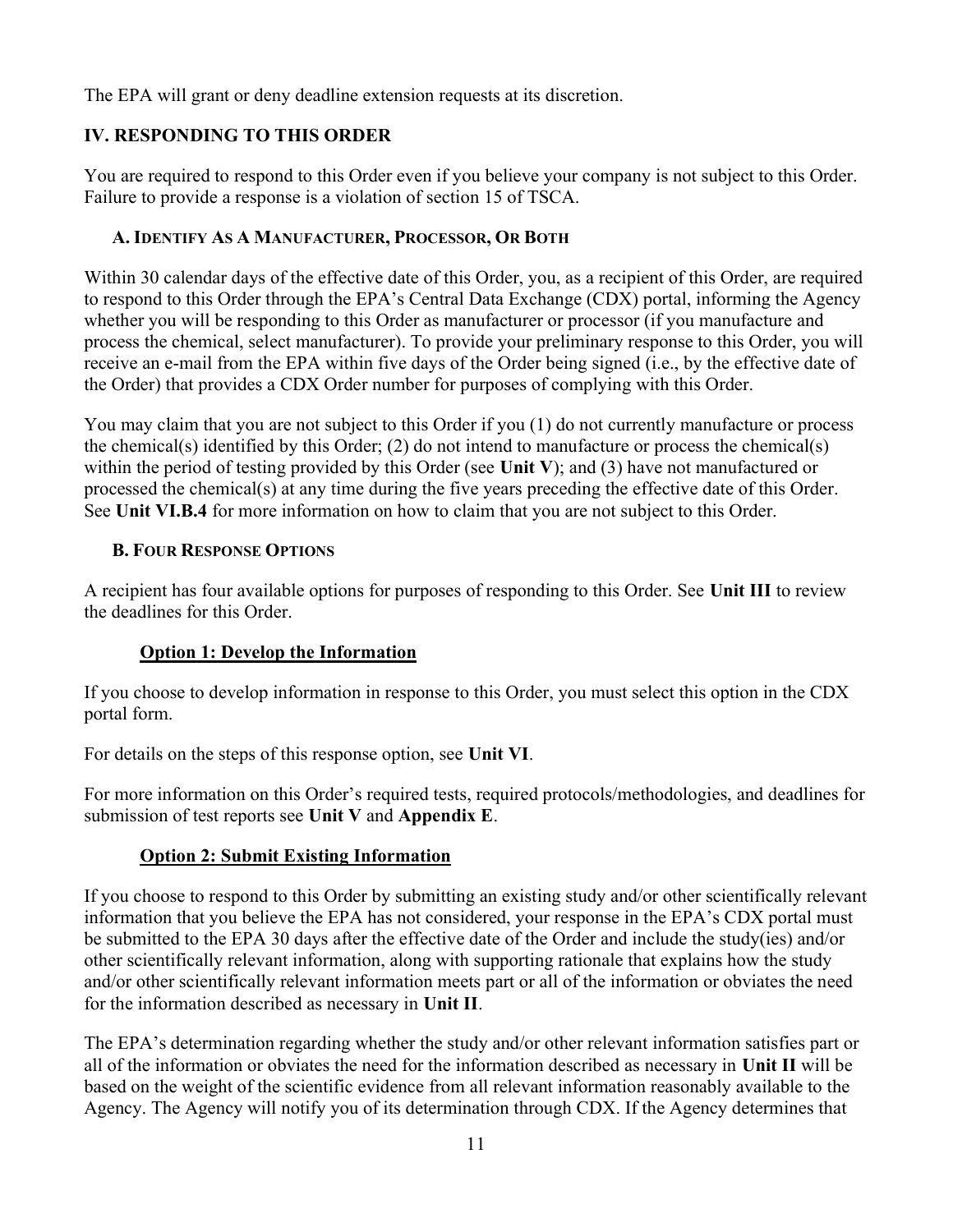the study and/or other scientifically relevant information satisfies the need in lieu of the testing required in this Order and/or the original testing requirement is no longer needed, the EPA will extinguish those testing obligations from this Order that are no longer necessary, with respect to the appropriate recipients of this Order. If the study was your only testing obligation under the Order, all your obligations under this Order will be extinguished upon notification by the Agency.

If the EPA determines that the study and/or other scientifically relevant information does not satisfy that need, you must modify your response in the EPA's CDX portal to choose one of the other response options in Unit IV within 10 calendar days of being notified by the Agency.

Note that the submission of existing information will not extend the deadline for the draft study plan submission for that testing requirement unless the existing information is submitted within 30 days of the effective date of the Order and the EPA does not respond within 45 days of the effective date of the Order. Thus, failure to submit existing information prior to the 30-day deadline will result in a need to submit a draft study plan by the 80-day deadline. See Unit III.B for information on the potential automatic extension of deadlines.

## Option 3: Request an Exemption

Any person required by this Order to conduct tests and submit information on a chemical may apply for an exemption from such requirement (TSCA section  $4(c)(1)$ ).

The EPA will grant a request for exemption from the requirement to conduct tests and submit information on a chemical substance if:

- 1. Information on the subject chemical or an equivalent chemical has been submitted in accordance with a rule, order, or consent agreement under TSCA section 4(a), or is being developed in accordance with such a rule, order (including this Order), or consent agreement, and
- 2. Submission of information by the exemption applicant would be duplicative of information which has been submitted or is being developed in accordance with such rule, order (including this Order), or consent agreement.

An exemption request must be submitted through the CDX portal and contain the following:

- 1. This Order number, the chemical identity, and the CAS Registry No. of the test substance subject to this Order on which the application is based.
- 2. The specific testing requirement(s) from which an exemption is sought.
- 3. The basis for the exemption request when another company(ies) has/have submitted the information or is/are developing information for the subject chemical or an equivalent chemical pursuant to a TSCA section 4(a) rule, order, or consent agreement. Your request must identify the company(ies) that submitted or is/are developing the information.
- 4. The chemical identity of the equivalent chemical (the test substance in the information submitted or being developed) on which the application is based.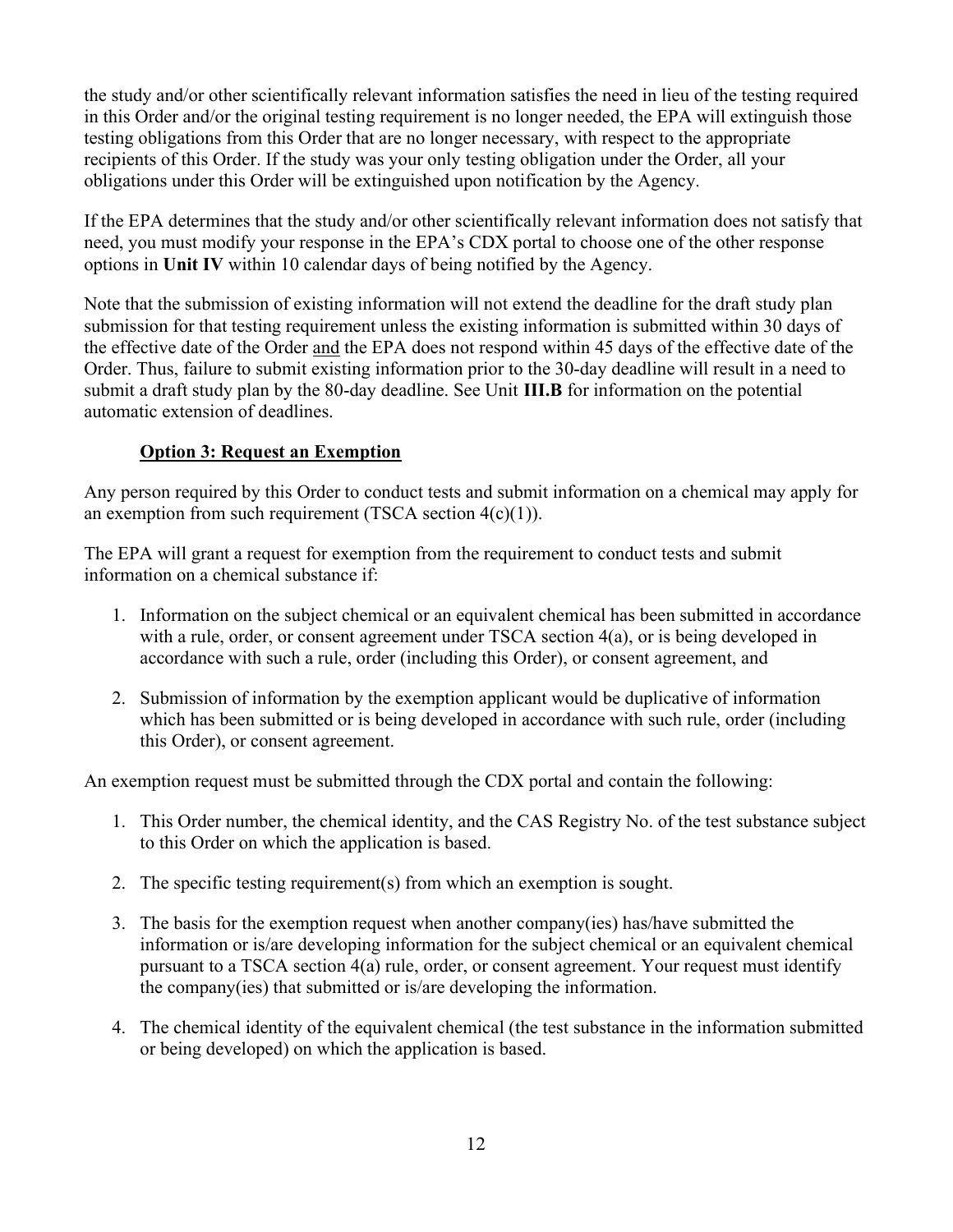- 5. The equivalence data ("chemical data or biological test data intended to show that two substances or mixtures are equivalent" (see Appendix A)), if data on an equivalent chemical is being submitted.
- 6. The name, mailing address, telephone number, and e-mail address of applicant.
- 7. The name, mailing address, telephone number, and e-mail address of appropriate individual to contact for further information.
- 8. A Statement of Financial Responsibility: The following sworn statement (i.e., signed and notarized) must accompany each request for an exemption:

"I understand that if this application is granted, I must pay fair and equitable reimbursement to the person or persons who incurred or shared in the costs of complying with the requirement to submit information and upon whose information the granting of my application was based."

The EPA's grant of an exemption is conditional upon the completion of the required tests according to the specifications of this Order (or other applicable rule, order, or consent agreement), including any modifications approved by the Agency. If the EPA subsequently determines that equivalent data has not been submitted in accordance with the applicable rule, order, or consent agreement, the Agency will provide notice through CDX of its preliminary decision to terminate the exemption. Within 30 days after receipt of such notice, the exemption holder may submit information in the CDX portal either to rebut the EPA's preliminary decision to terminate the exemption or notify the Agency of its intent to develop the required information pursuant to the specifications established in this Order and any modifications approved by the EPA. If the exemption holder submits information to rebut the EPA's preliminary decision to terminate the exemption, then the Agency will provide the exemption holder an opportunity to request a hearing prior to issuing a final decision to terminate the exemption. Following the receipt of information to rebut the EPA's preliminary decision and any subsequent hearing, the Agency will render a final decision on whether to terminate the exemption, taking into account information submitted to rebut the EPA's preliminary decision and information presented at any hearing, as applicable.

If you receive the EPA's preliminary decision to terminate the exemption and do not submit information to rebut that preliminary decision or request a hearing, or if you receive the Agency's final decision to terminate the exemption following the submission of information to rebut that preliminary decision or a hearing, you must resubmit a response in accordance with one of the options described in Unit IV.B of this Order within 30 calendar days of receipt of the EPA's decision to terminate the exemption, including as applicable the information required under Unit V of this Order. Failure to timely resubmit the response will constitute a violation of this Order and of TSCA section 15(1). Should the Agency terminate the exemption, a draft study plan will be due 30 days from the termination, with the final study plan being due 60 days from the termination.

If the EPA extinguishes a testing obligation pursuant to Unit IV.B.2 of this Order, the corresponding exemption will be extinguished, as the exemption will no longer be necessary. In such a situation, companies who requested an exemption from that specific testing obligation are not required to reimburse the company that submitted existing data.

As explained in Appendix B on Cost Sharing, persons who receive exemptions from testing have an obligation to reimburse the person(s) who perform the required testing and submit the required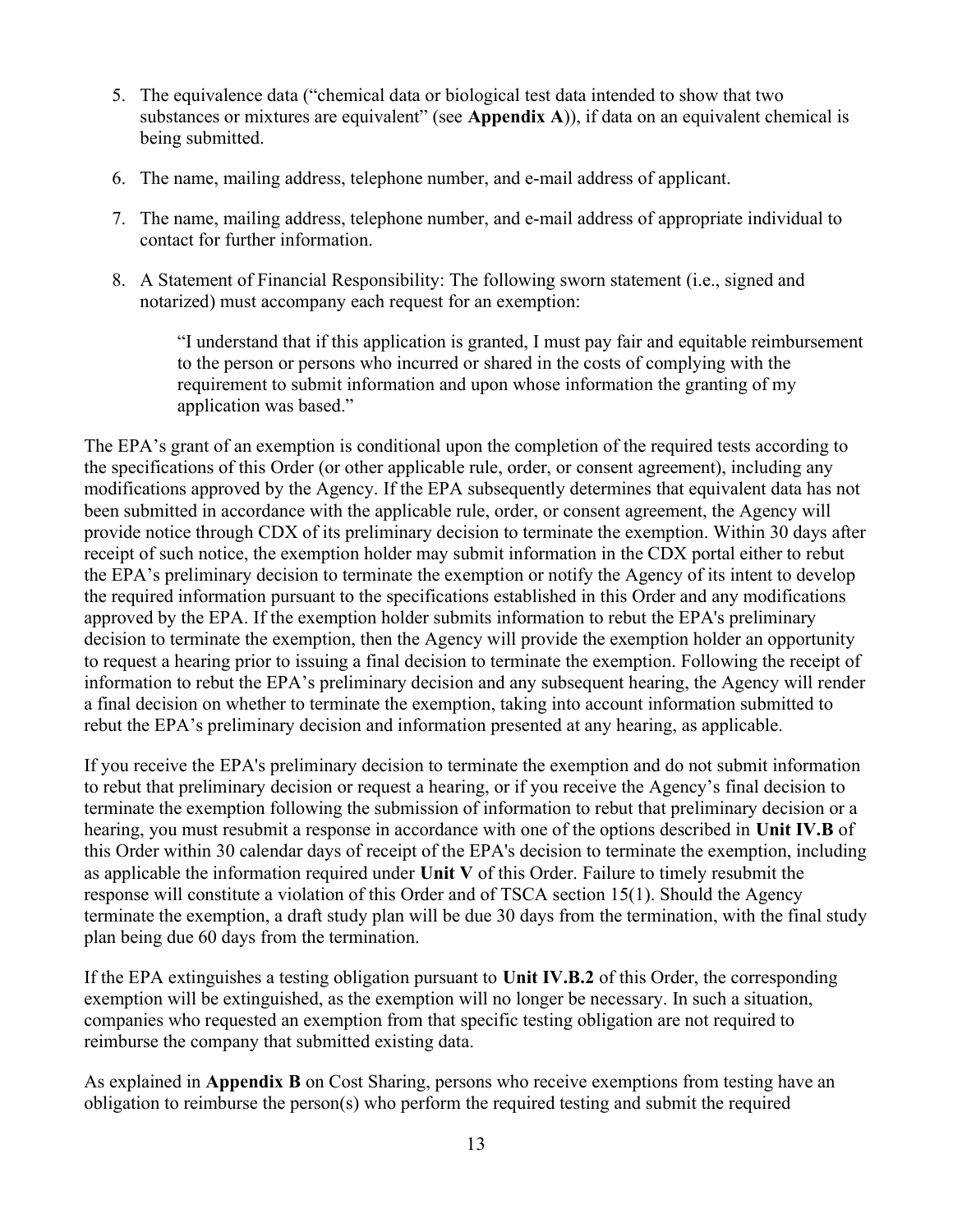information for a portion of the costs incurred in complying with the requirement to submit such information, and any other person required to contribute to a portion of such costs. Normally, this is worked out by the parties involved, without the involvement of the EPA. However, if agreement cannot be reached on the amount or method of reimbursement, and the company who is entitled to reimbursement requests in accordance with the procedures in Appendix B that the Agency order reimbursement, the Administrator shall order the person granted the exemption to provide fair and equitable reimbursement. See TSCA section 4(c).

## Option 4: Claim that You Are Not Subject to this Order

You may claim that you are not subject to this Order if you do not manufacture or process the chemical(s) identified by this Order; do not intend to manufacture or process the chemical(s) within the period of testing provided by this Order (see Unit V); and have not manufactured or processed the chemical(s) at any time during the five years preceding the effective date of this Order.

An explanation of the basis for your claim, along with appropriate supporting information to substantiate that claim, must accompany your response in the CDX portal so that the EPA can evaluate the claim.

Note that if your company ceased manufacturing (including import) or processing of the chemical substance(s) subject to this Order more than five years prior to the effective date of this Order, you can claim that you are not subject to this Order.

In the instance that you claim you are Not Subject to this Order, your claim must include (1) a statement explaining why your company is not subject to this Order, such as no longer importing, manufacturing or processing the subject chemical substance (intentionally or unintentionally) within the five years prior to the effective date of this Order, and not intending to manufacture (including import) or process the chemical within the period of testing provided by this Order (see Unit V), and (2) the certifying statement "I certify that the statements made in this letter are true, accurate, and complete. I acknowledge that any knowingly false or misleading statement may be punishable by fine, imprisonment or both under applicable law."

If based on the evidence you provide and other evidence available to the EPA, the Agency deems your claim to be inadequately substantiated, the EPA will deny your claim, and the original requirements and deadlines in this Order will remain. If your claim is approved, the Agency will notify you that you are not subject to this Order through CDX correspondence. The EPA expects to provide such notification within 45 days of the effective date of this Order.

To select this option, you must do so within 45 days of the effective date of this Order.

# V. OVERVIEW OF TESTING REQUIRED BY THIS ORDER

This unit applies to Option 1: Develop the Information and Option 2: Submit Existing Information (Units IV.B.1 and IV.B.2).

Where the required protocol is an EPA guideline, the guideline is available on the EPA website at http://www.epa.gov/test-guidelines-pesticides-and-toxic-substances<sup> $\frac{4}{3}$ </sup> and from the National Technical Information Service (NTIS), Attn: Order Desk, 5285 Port Royal Road, Springfield, VA 22161 (tel: 703- 605-6000). This EPA website also provides information on OECD guidelines, which are also available

<sup>4</sup> http://www.epa.gov/test-guidelines-pesticides-and-toxic-substances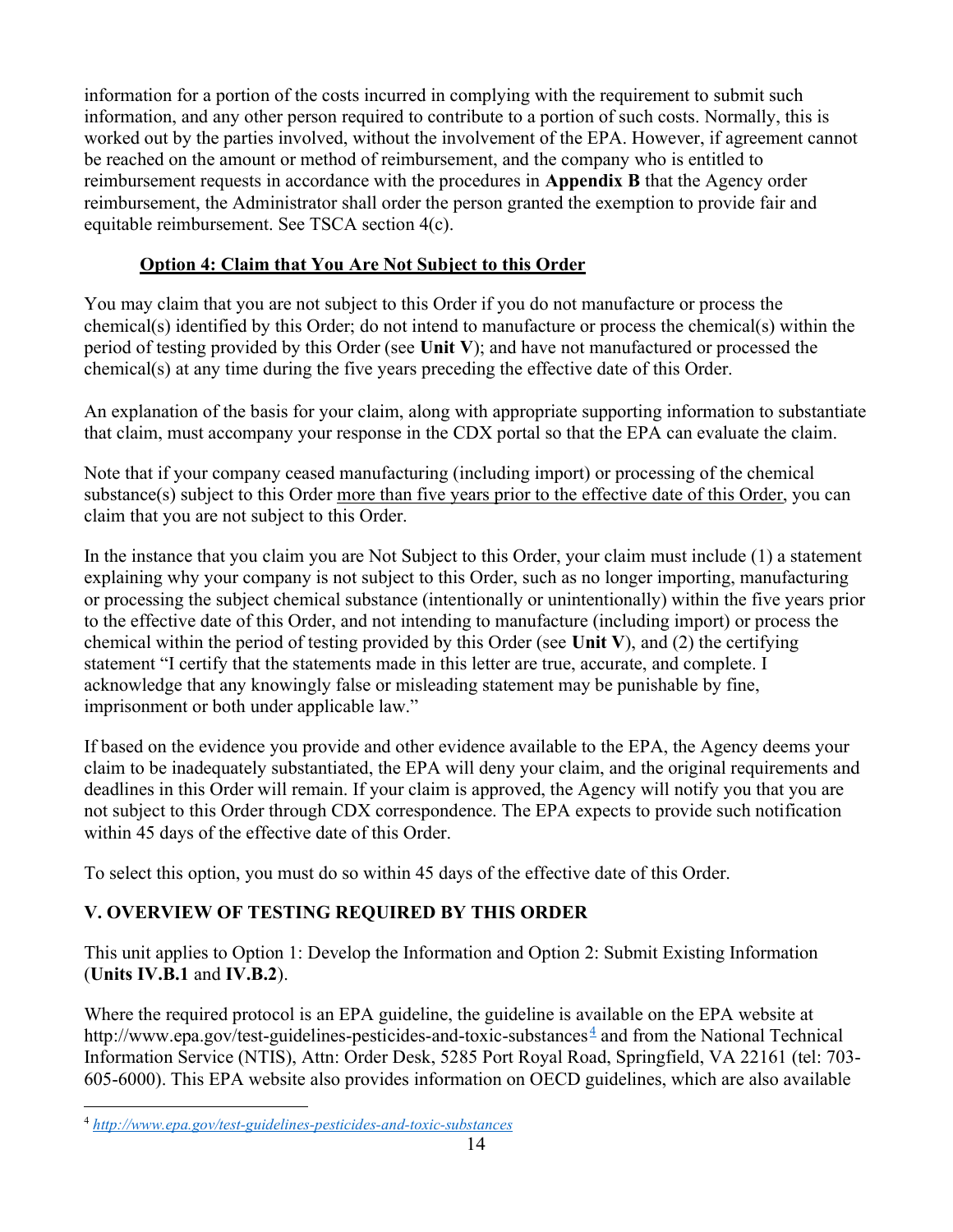via OECD's website at https://www.oecd.org/chemicalsafety/testing<sup>5</sup>. Appendix E provides additional sources for guidelines associated with specific testing.

The EPA reserves the right to revise this Order to extinguish specific testing obligations where existing information subsequently comes to the Agency's attention that in the EPA's scientific judgment obviates the need for specific test data required under this Order. Specific information for ordered test(s) are provided in Appendix E.

See Appendix E for details on the required test protocols.

Table 2. Entities Responsible and Deadlines for Required Testing Protocol(s)/Methodology(ies) Deadlines that fall on a weekend or holiday will remain and will not be extended to the next weekday.

| <b>Test Names</b>                                                                                                                                                                                  | <b>Protocols Methodologies</b>                                                              | <b>Entities</b><br><b>Responsible for</b><br><b>Testing</b> | <b>Deadlines to</b><br><b>Submit Final</b><br><b>Reports to EPA</b> |
|----------------------------------------------------------------------------------------------------------------------------------------------------------------------------------------------------|---------------------------------------------------------------------------------------------|-------------------------------------------------------------|---------------------------------------------------------------------|
| <b>Consumer Exposure</b>                                                                                                                                                                           |                                                                                             |                                                             |                                                                     |
| Transfer of Chemical From Source to Settled Dust<br>From Electrical and Electronic Products (e.g.,<br>Additive Flame Retardant in Plastic Battery<br>Enclosures) Containing TBBPA                  | Exposure Testing Protocol 6:<br>Direct Transfer of Chemicals<br>from Source to Settled Dust | Manufacturers and<br><b>Processors</b>                      | $ 215$ days after the<br>effective date of<br>the Order             |
| Chemical Loading on the Skin Surface From<br>Contact With Settled Dust on Electrical and<br>Electronic Products (e.g., Additive Flame Retardant<br>in Plastic Battery Enclosures) Containing TBBPA | Exposure Testing Protocol 9:<br>Migration to Sweat (Dermal<br>Exposure)                     | Manufacturers and<br>Processors                             | 170 days after<br>effective date of<br>the Order                    |

# VI. REQUIREMENTS OF RESPONSE OPTION 1: DEVELOP THE INFORMATION REQUIRED BY THIS ORDER

# A. OVERVIEW

The draft study plan is due to the EPA 80 days after the effective date of this Order. The EPA will then review the draft study plan and provide input to ensure adequacy of the final study plan. For the final study plans and the final test reports, see the Deadlines for Responses, Study Plans, and Test Reports table in Unit III.A.

All testing described in Unit V must be conducted in accordance with the Good Laboratory Practice (GLP) standards in 40 CFR part 792, as specified in the CFR on the Effective Date of this Order. You must provide a statement of compliance with these GLP standards when submitting information to the EPA pursuant to this Order.

Deviations from the test guideline or specific GLP standards are allowed provided justifications for such deviations are approved by the EPA. A justification is required for each deviation. Justifications should demonstrate that, despite the deviation from the given test guideline or GLP standard, that data integrity, control of bias, and study quality will be maintained with similar effectiveness. Any requested deviations and corresponding justifications must be included in the draft study plan for the Agency's consideration and, if approved, described in the test report.

<sup>5</sup> https://www.oecd.org/chemicalsafety/testing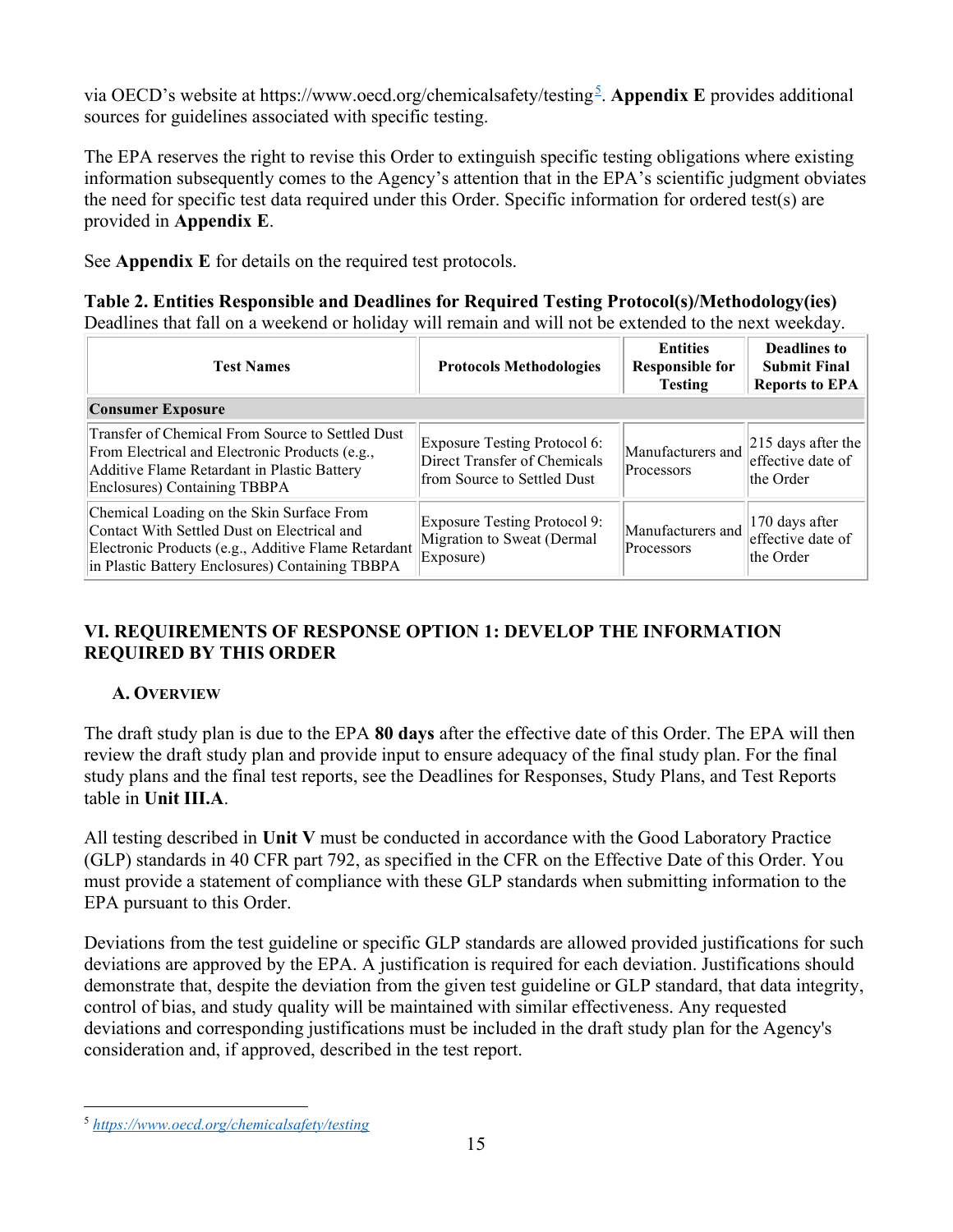Once the EPA has completed its review of the submitted test reports and accepts the information as fully complying with your testing obligations under this Order, the Agency will notify you.

## B. DRAFT STUDY PLAN REQUIREMENTS

## 1. Study Plan Requirements for All Categories of Tests

If you choose to develop the required information to comply with this Order, you must obtain and review the required protocols/methodologies. Unit V and Appendix E provide the protocols/methodologies that must be followed to perform each required test.

If questions and/or issues arise during Study Plan development, the EPA encourages questions/comments be submitted along with the Study Plan submission in accordance with the draft study plan deadline. If the Agency's review of the draft study plan that includes the questions/comments is delayed, the procedure outlined in Unit III.B will be followed for automatic extensions of the study plan.

In addition to requirements provided in Appendix E for a given test required by this Order, the Study Plans must contain the following information:

- 1. This Order number, excluding the unique 6-digit company number using X's in place of the unique company number so as to protect each company's private access to the reporting module via Central Data Exchange (CDX). For example, if your Order number is TO-2020-0000- 438435-00-0 then provide this number in the Study Plan: TO-2020-0000-XXXXXX-00-0.
- 2. Name of test to be covered by the test protocol/methodology.
- 3. The name/number of the protocol/methodology identified in this Order which you intend to follow, a copy of the identified protocol/methodology with your proposed modifications, or a copy of the alternate protocol/methodology you propose to use. Justification(s) must be provided for any deviation from the protocol/methodology provided in this Order.
- 4. The identity of and supporting data on the chemical substance to be tested including physical constants, spectral and chromatographic data, chemical analysis, and stability under test and storage, and test conditions required by the protocol. A Certificate of Analysis of the test substance must be provided.
- 5. The sampling and analytical method that will be used.
- 6. A description of the preparation and processing of samples that will be done before sampling and during sampling, including equilibration, weighing, calibration, test conditions (temperature, humidity), number and type of samples, and identification of equipment and accessories used (make, model, size/capacity, and operating conditions), including the specific sampling media and sampling instruments that will be used.
- 7. A description of all quality assurance and quality control protocols used.
- 8. The name(s) and address(es) of the company(ies) sponsoring the test and whether they comprise a testing consortium.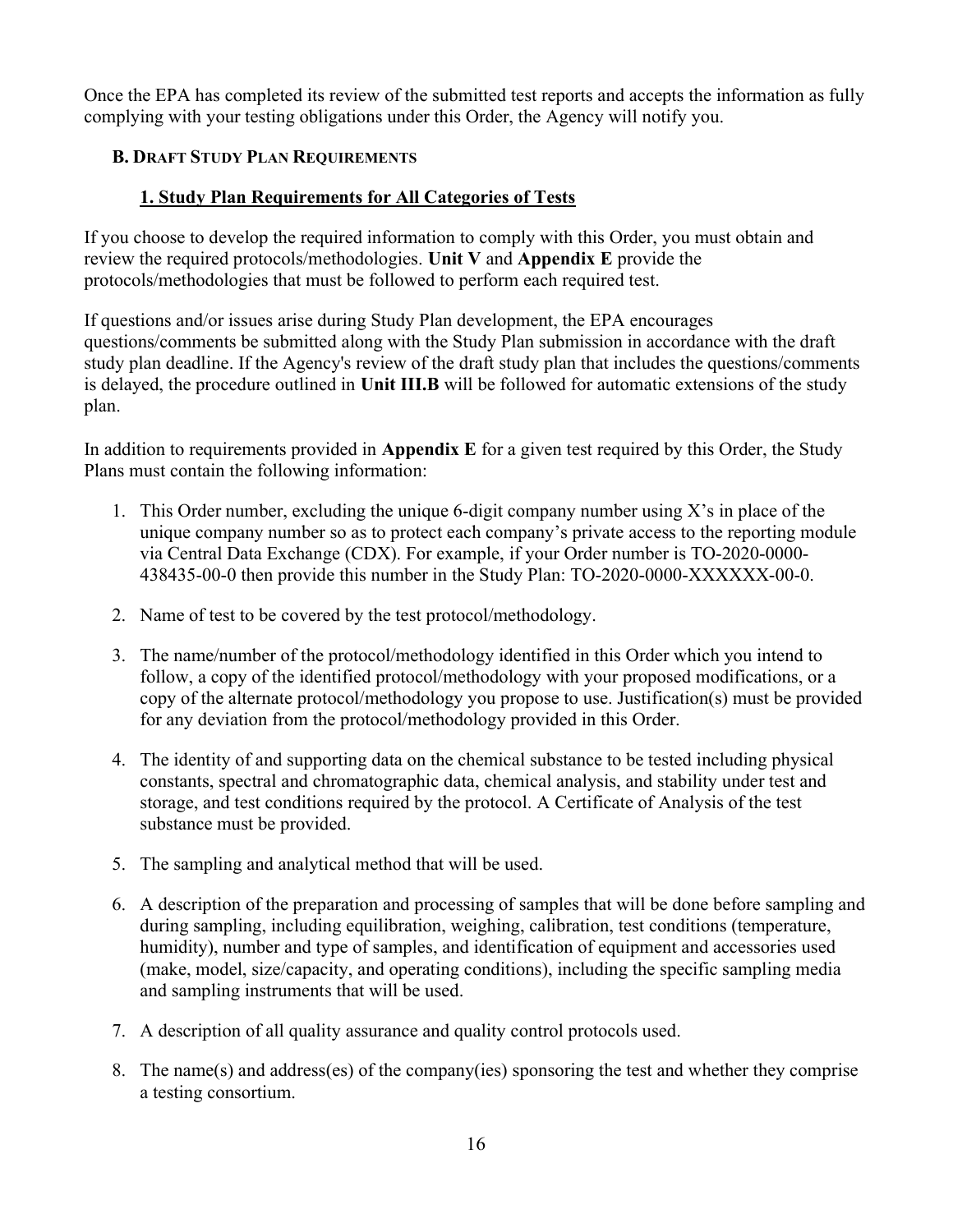- 9. The name(s), mailing address(es), phone number(s), and e-mail address(es) of the appropriate individual(s) for the EPA to contact concerning the planned test.
- 10. The name of the testing facility and the names, mailing addresses, telephone numbers, and email addresses of the testing facility's administrative officials, study director/project managers and quality control officer responsible for ensuring the testing protocol follows appropriate quality assurance and quality control procedures.

## 2. Modifying a Required Protocol/Methodology in a Draft Study Plan

The draft study plan must include the required protocols/methodologies outlined in Unit VI.A.1 and Appendix E. If you believe modifications of these required protocols/methodologies are necessary, you should propose the modification in the draft study plan and submit to the EPA with request for the Agency to consider the modifications. Any consultation regarding modifications to the required protocols/methodologies will not extend the deadline for submission of the draft study plan.

Any submitted requests for modifications of the required protocols/methodologies must include a detailed description of the proposed modification as well as a detailed description of the justification and reasoning for such modifications. Requests for modifications of protocol/methodology or the use of an alternate protocol/methodology must discuss why such changes are appropriate and whether they could alter the validity of the study. The rationales do not have to be listed in a separate document in the study plan if they are included and clearly identified in the relevant section of the study plan describing the protocols/methodologies.

If the EPA has concerns about the requested protocol/methodology or your requested modifications of the required protocol/methodology, the Agency will inform you of concerns that must be addressed before the EPA will approve your study plan. The Agency has 15 days from the deadline for the study plan to respond. For each day following this period that the EPA does not respond, the Agency will extend the deadline for the final study plan by one day (see Unit III).

## 3. EPA Review of Study Plans and Final Test Report

The EPA will not conduct a substantive review of any draft study plan that does not meet the requirements as provided in Unit IV.B.1 and Appendix E. Such a submission does not constitute meeting the deadline for the draft study plan submission. Unit III provides information on deadlines and the EPA response timelines.

Failure to submit a draft study plan, final study plan, and final test report which do not fully comply with the terms of this Order and by the deadlines provided in Unit III may result in a violation of TSCA section 15.

#### a. Study Plans

Following review of a draft study plan submission, the EPA will indicate what modifications, if any, are required and must be incorporated into the final study plan. Accompanying a proposed final study plan submission, the submitter must provide a clean and red-lined version. The red-lined version will indicate the changes incorporated into the final study plan as compared with the draft study plan submission.

If the EPA requires modifications to a submitted draft study plan, the Agency may elect to provide a line-by-line list of comments that must be addressed and corrected before a final study plan will be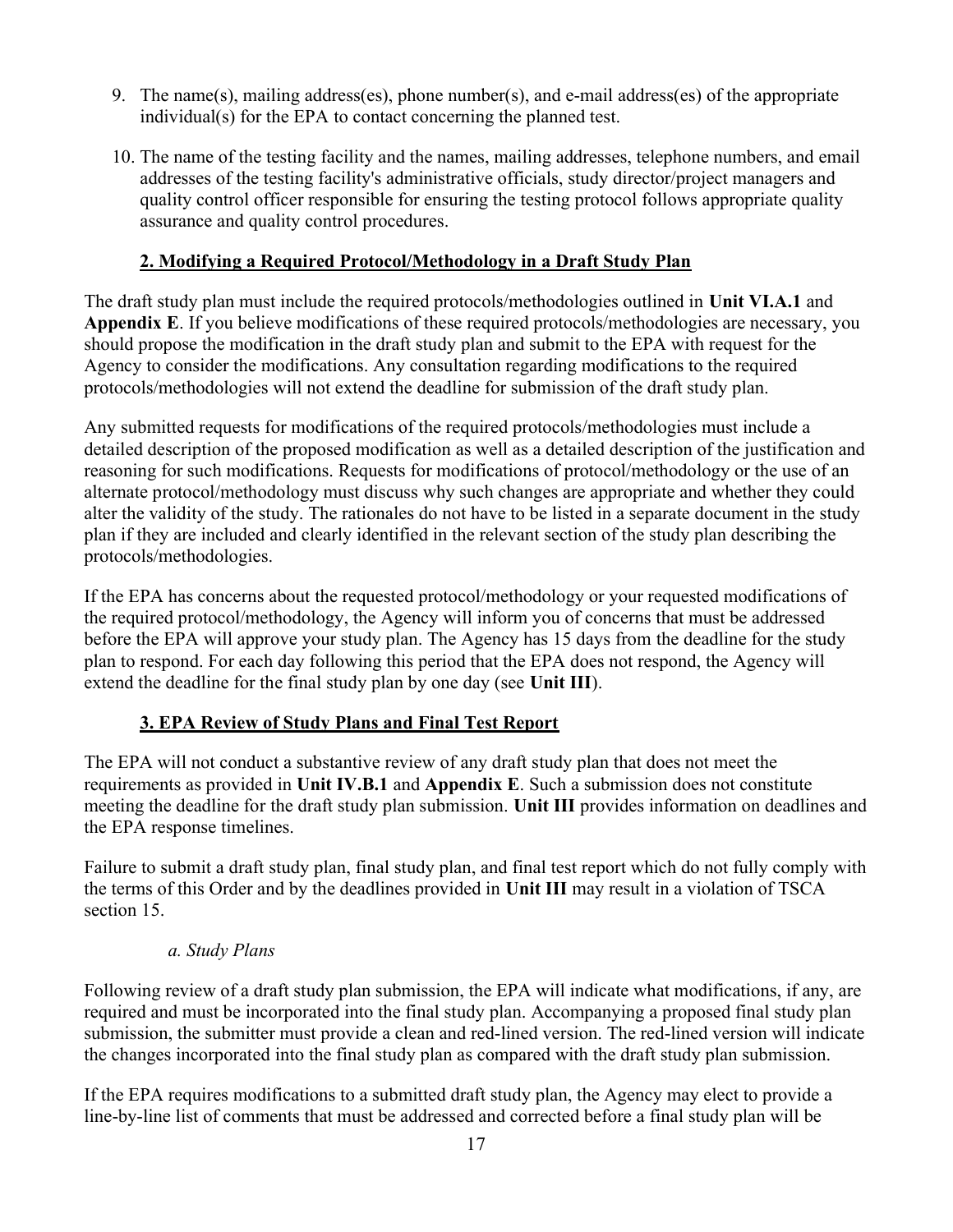approved. If the submitter receives a line-by-line list of comments, the submitter must address each individual comment and include this in their response to the Agency along with the proposed final study plan.

Prior to initiating any test, the Company/Consortium must first address the EPA's input on the study plan and receive the Agency's acceptance of the final study plan.

The EPA's acceptance of a final study plan does not constitute pre-acceptance of any future test results. If testing conducted according to a requested protocol/methodology or requested modifications of the required protocol/methodology is initiated prior to EPA approval, that testing will not satisfy the requirements of the Company under this Order.

If, after the final study plan has been approved or after testing is underway, you wish to make a modification to an identified protocol/methodology or use a different protocol/methodology, you must submit a request to the EPA to make these changes in your study and you must still meet the deadlines set out in Unit V and Appendix E for the relevant test or request an extension (see also Unit III.C), if needed.

Note that submitting questions to the EPA regarding study plan requirements will not extend the deadline for a study plan submission.

# b. Final Test Reports

Once the EPA has completed its initial review and accepted data for all test reports subject to this Order for a given testing requirement, the Agency will notify the designated contact for the company or consortium subject to this Order that this testing requirement has been satisfied, which in turn will close out the testing requirement of this Order for the companies and participants in any consortium subject to this Order. Failure to file a final test report meeting all the requirements in this Order by the deadline in Unit III is a violation of TSCA. Your final test report must be submitted along with the data in the associated Organisation for Economic Co-operation and Development (OECD) harmonized template format, if available. OECD harmonized templates can be located at https://www.oecd.org/ehs/templates/harmonised-templates.htm<sup>6</sup>:

# VII. FEES FOR SUBMITTING INFORMATION

Per 40 CFR § 700.45, and taking into account the inflation adjustment that went into effect on January 1, 2022, the Test Order fee is \$11,650 to be split evenly among the manufacturers who are required to test a chemical substance or mixture subject to the Test Order (accounting for small business considerations). Processors are not subject to this fee, nor are manufacturers who submit existing information or receive an exemption in compliance with this Order.

Small businesses may be subject to no more than 20% of the amount of the applicable fee. A company may qualify for a "small business concern" discount if their total number of employees is at or below the maximum allowed in the final rule for that company's North American Industry Classification System (NAICS) code (see 40 CFR 700.43). In order for an entity to qualify as a "small business concern," its number of employees shall not exceed the size standard for the applicable industry. When calculating the number of employees, the company must include the employees of all parent and subsidiary companies within the corporate chain. Please note that small business fees are only applicable to

<sup>6</sup> https://www.oecd.org/ehs/templates/harmonised-templates.htm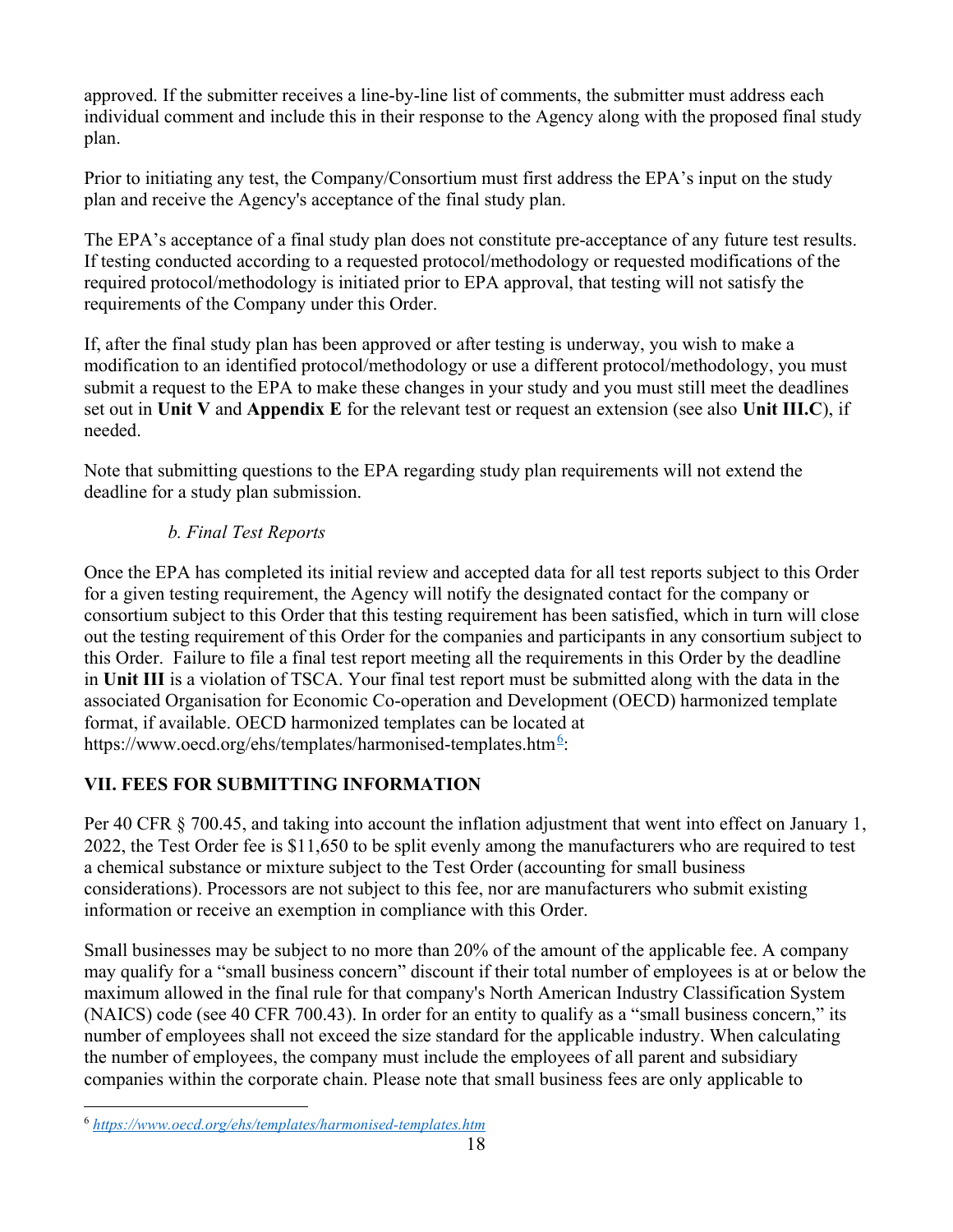qualifying small businesses who are either not associated with a consortium or associated with an allsmall business consortium. See this webpage for more information: https://www.epa.gov/tsca-fees/tscafees-and-small-businesses<sup> $7$ </sup>.

A company can identify itself as a small business when responding to this Order via the CDX application. The "small business concern" discount will be included in the determination of companyspecific invoices for the distribution of the \$11,650 fee across all manufacturers conducting testing for the given Test Order. Where a consortium is responsible for the fee for its members for purposes of this Order, and at least one of the members is not a small business, the EPA does not apply a "small business concern" discount to the portion of the \$11,650 distributed to the consortium.

Fees for Test Orders under TSCA section 4 will be invoiced electronically by the EPA. Invoice notices will be populated into the specific user's "Copy of Record" screen in CDX and will contain a button that will initiate the payment process. When an invoice is generated, notification e-mails will be sent to the user's CDX inbox and the e-mail address associated with the relevant CDX account. Payment information will be collected in CDX and then submitted to Pay.gov for processing.

Note that there are many fees associated with TSCA-related activities. See this webpage for more information: https://www.epa.gov/tsca-fees/tsca-fees-table 8. The TSCA section 4 Test Order fee is separate from these fees. A company's inclusion in or exclusion from other TSCA fees is unrelated to that company's status with regards to TSCA section 4 Test Order fees.

Pursuant to 40 CFR § 700.45, the applicable fee shall be paid in full no later than 120 days after the effective date of the Order. Should the EPA invoice the fee more than 90 days after the effective date of the Order, payment will be due within 30 days of such invoicing.

# VIII. INSTRUCTIONS IF YOU CHOOSE TO PARTICIPATE IN A CONSORTIUM

If you choose to form or join a consortium to share in the cost of developing the required information, you (as well as the other Order recipients who are participants in the consortium) must, individually in the CDX portal, state your intention to participate in a testing consortium for each specific chemical and specific test. Consortium participants must individually respond in the CDX portal with their intent to participate before designated leads are able to add them to the consortium.

In addition, the designated lead for the consortium must submit a consortium response to the EPA in the CDX portal. The response must confirm the formation of the consortium, identify its member companies, and list the testing obligations that the consortium plans to fulfill on behalf of each company by indicating each specific test. The response must also include contact information for the designated lead of the consortium, who must be domiciled in the United States. The designated lead for the consortium must submit the response and required information on behalf of the consortium and its member companies by the deadlines listed in Unit III.A. Submissions made on behalf of the consortium must be in accordance with instructions in Appendix C. Note that a consortium lead need not be a recipient of an Order; other entities (such as trade organizations) may act as a lead and submit the information required under this Order. After the results of the last required test of this Order are submitted and the EPA accepts the information as complying with this Order, or the Agency accepts

<sup>&</sup>lt;sup>7</sup> https://www.epa.gov/tsca-fees/tsca-fees-and-small-businesses

<sup>8</sup> https://www.epa.gov/tsca-fees/tsca-fees-table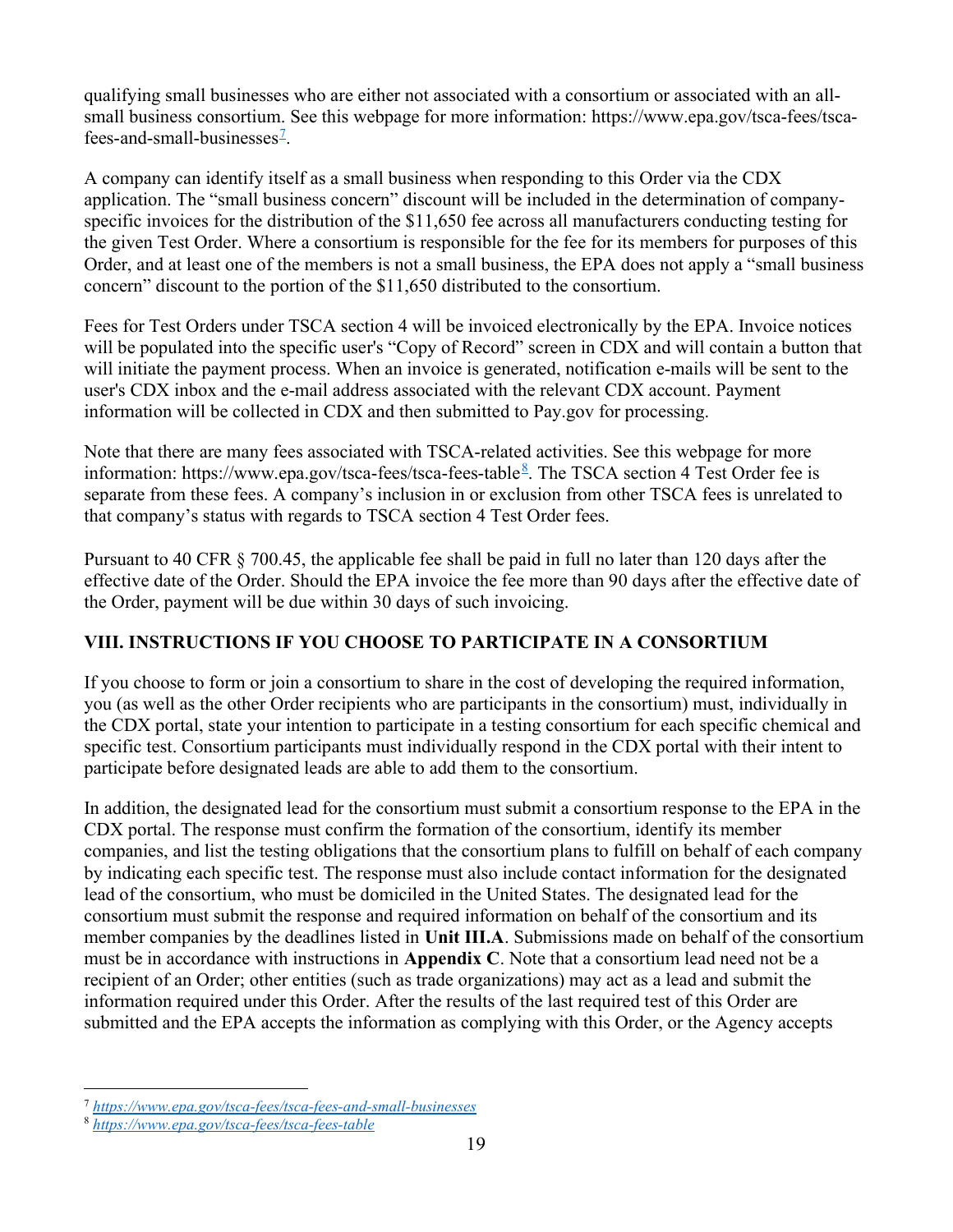existing information submitted by the Consortium, the EPA will provide notification of compliance with this Order to this Order's recipients and the designated lead of the consortium.

Even if you agree to jointly submit the information as part of a consortium, each Order Recipient is still required to comply with this Order (with the study plan and results being submitted by the consortium) and is individually liable in the event of any failure to comply with this Order. If the consortium fails to submit the information or meet any of the requirements of this Order on your behalf, you will be in violation of this Order unless you submit the required information or meet the requirement individually.

The Agency has provided a list of the manufacturers and processors that have received this Order at the top of this Order in the Summary Information section. This list of manufacturers and processors can be used to help Order Recipients form a consortium to jointly develop information, consolidate testing and share the cost of testing. Information on cost sharing is provided in Appendix B.

# IX. CONFIDENTIALITY

Under TSCA section 14(b)(2), health and safety studies submitted under TSCA and data reported to or otherwise obtained by the Administrator from health and safety studies are not protected from disclosure if the studies and data concern a chemical that is offered for commercial distribution, or for which testing is required under TSCA section 4 or notification is required under TSCA section 5. However, TSCA section 14(b)(2) does not apply to information that discloses processes used in the manufacturing or processing of a chemical substance or mixture or, in the case of a mixture, the portion of the mixture comprised of the chemical subject to this Order. Therefore, some or all of the information in the studies required to be submitted under this Order might not be eligible for TSCA confidential business information (CBI) protections.

Information submitted under TSCA that you wish to have the EPA protect as CBI must be clearly identified as such when submitted. For sections of the report that are claimed as CBI, the report must be accompanied by a sanitized version of the report only removing the specific information claimed as CBI. A sanitized test report that redacts all or most of the study may be rejected by the Agency as not satisfying the requirements of this Order.

When claiming information as CBI, you must certify to the following:

"I hereby certify to the best of my knowledge and belief that all information entered on this form is complete and accurate.

I further certify that, pursuant to 15 U.S.C. § 2613(c), for all claims for confidentiality made with this submission, all information submitted to substantiate such claims is true and correct, and that it is true and correct that

(i) My company has taken reasonable measures to protect the confidentiality of the information;

(ii) I have determined that the information is not required to be disclosed or otherwise made available to the public under any other Federal law;

(iii) I have a reasonable basis to conclude that disclosure of the information is likely to cause substantial harm to the competitive position of my company; and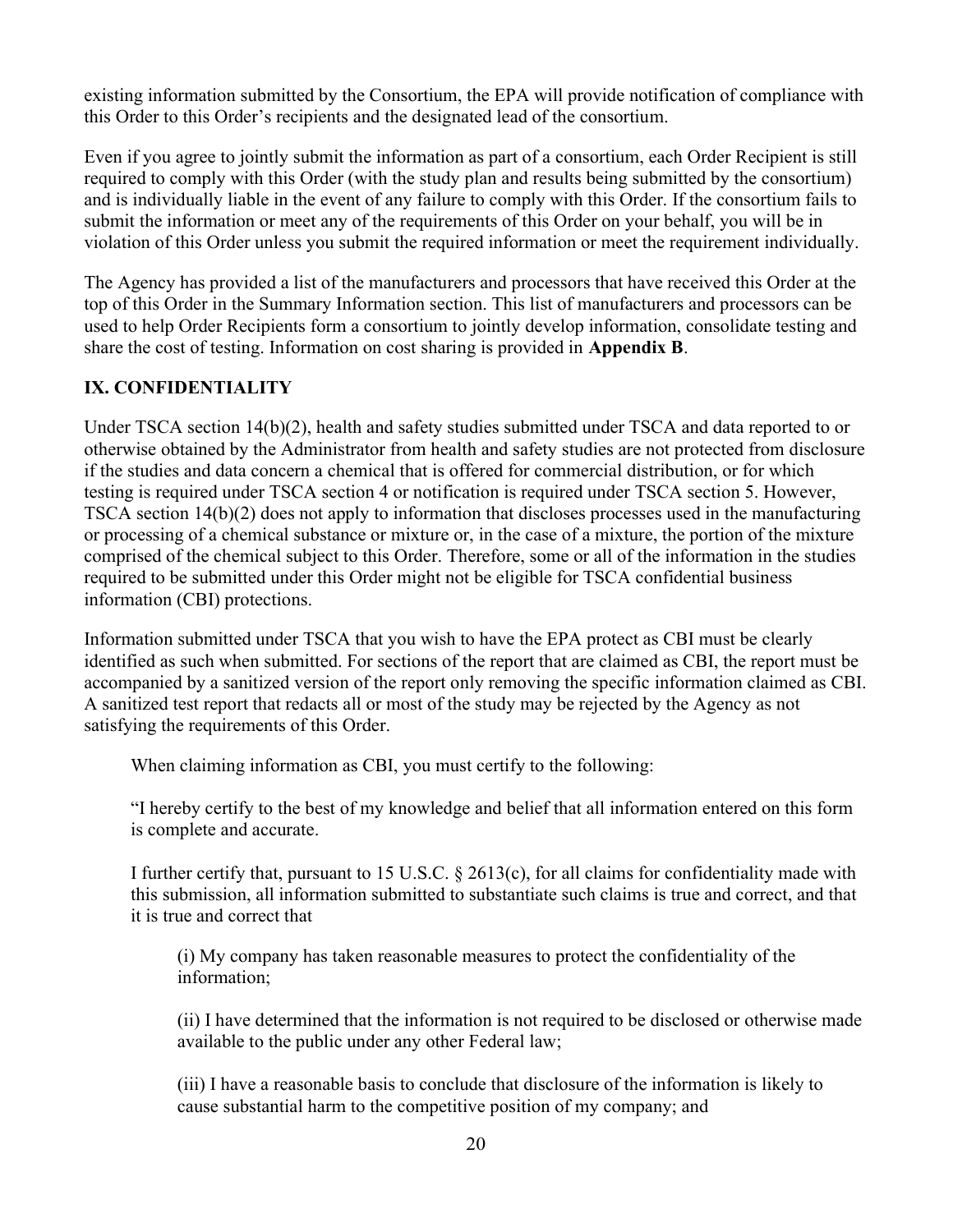(iv) I have a reasonable basis to believe that the information is not readily discoverable through reverse engineering.

Any knowing and willful misrepresentation is subject to criminal penalty pursuant to 18 U.S.C. §  $1001.$ "

In addition, information claimed as CBI must be substantiated upon submission, with the exception of information described in TSCA section 14(c)(2). Guidance for substantiating CBI claims may be found at https://www.epa.gov/tsca-cbi/what-include-cbi-substantiations.

Failure to follow the statutory requirements for asserting and substantiating a CBI claim may result in the information being made available to the public without further notice to the submitter.

When a claim of CBI under TSCA section 14 is approved by the EPA, the Administrator will generally protect that information from disclosure for 10 years (unless the protection from disclosure is withdrawn by the person that asserted the claim), whereupon the claim must be reasserted and re-substantiated if the submitter wishes to maintain the CBI claim. In certain cases, the Agency may review claims prior to the expiration of the 10-year period.

Under circumstances stated in TSCA section 14(d), the EPA may disclose information claimed as CBI to other persons including, for example, Federal and State authorities, health and environmental professionals, poison control centers, and emergency responders.

# X. CONSEQUENCES OF FAILURE TO COMPLY WITH THIS ORDER

Failure to comply with any of the requirements in this Order is a violation of TSCA section 15 and could subject you to civil and/or criminal penalties under TSCA section 16, 15 U.S.C. § 2615 as modified by the Federal Civil Penalties Inflation Adjustment Act. Each day that failure to meet the requirements continues constitutes a separate violation.

# XI. REFERENCES

The following is a listing of the documents that are generally applicable to this Order. Appendix E provides references specific to certain testing requirements in this Order. Please note that references, guidance, and information from additional sources could be considered, with EPA approval, during the development of study plans.

The docket includes these documents and other information considered by the EPA, including documents that are referenced within the documents that are included in the docket, even if the referenced document is not physically located in the docket. For assistance in locating these other documents, please consult the technical person listed under FOR FURTHER INFORMATION CONTACT.

## General References for this Test Order

1. U.S. EPA (2021). 4,4'-(1-Methylethylidene)bis[2, 6-Dibromophenol] (TBBPA) Test Order [EPA-HQ-OPPT-2018-0462]. Washington DC: U.S. Environmental Protection Agency, Office of Chemical Safety and Pollution Prevention (OCSPP).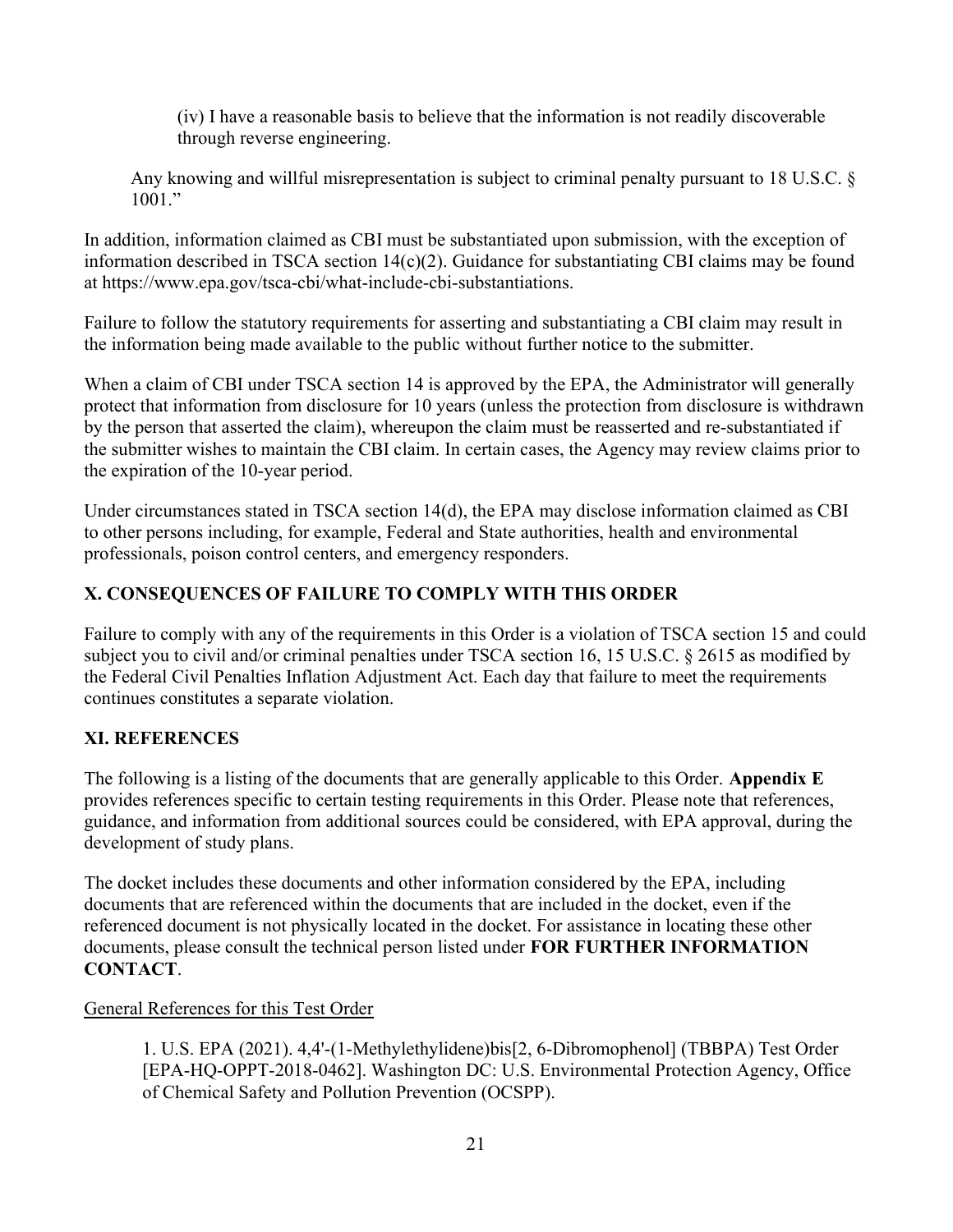https://www.epa.gov/assessing-and-managing-chemicals-under-tsca/tsca-section-4a2-test-order-44-1-methylethylidenebis $26<sup>9</sup>$ 

2. U.S. EPA (2020a). Final Scope of the Risk Evaluation for 4,4'-(1-Methylethylidene)bis[2, 6- Dibromophenol] (TBBPA) [740-R-20-008]. Washington DC: U.S. Environmental Protection Agency, Office of Chemical Safety and Pollution Prevention (OCSPP). https://www.epa.gov/sites/default/files/2020-09/documents/casrn\_79-94-7\_44-1 methylethylidenebis2 6-dibromophenol tbbpa finalscope.pdf $\frac{10}{2}$ 

3. U.S. EPA (2020b). Use Report for 4,4'-(1-Methylethylidene)bis[2, 6-Dibromophenol] (TBBPA) (CASRN 79-94-7) [EPA-HQ-OPPT-2018-0462]. U.S. Environmental Protection Agency, Office of Pollution Prevention and Toxics (OPPT). https://www.regulations.gov/document/EPA-HQ-OPPT-2018-0462-0024 $11$ 

Transfer of Chemical From Source to Settled Dust From Electrical and Electronic Products (e.g., Additive Flame Retardant in Plastic Battery Enclosures) Containing TBBPA Test References

4. U.S. EPA (2005). Method 527: Determination of Selected Pesticides and Flame Retardants in Drinking Water by Solid Phase Extraction and Capillary Column Gas Chromatography/Mass Spectrometry (GC/MS) [815-R-05-005]. Cincinnati, OH: U.S. Environmental Protection Agency, Office of Ground Water and Drinking Water. https://nepis.epa.gov/Exe/ZyPDF.cgi/P1005E96.PDF?Dockey=P1005E96.PDF<sup>12</sup>

5. U.S. EPA (2017). Indoor Exposure Product Testing Protocols Version 2.0 [740-S1-7002]. [Washington, DC]: U.S. Environmental Protection Agency, Office of Chemical Safety and Pollution Prevention (OCSPP). https://www.epa.gov/sites/default/files/2018- 01/documents/indoor exposure testing protocols version  $2.pdf^{13}$ 

Chemical Loading on the Skin Surface From Contact With Settled Dust on Electrical and Electronic Products (e.g., Additive Flame Retardant in Plastic Battery Enclosures) Containing TBBPA Test References

6. U.S. EPA (2005). Method 527: Determination of Selected Pesticides and Flame Retardants in Drinking Water by Solid Phase Extraction and Capillary Column Gas Chromatography/Mass Spectrometry (GC/MS) [815-R-05-005]. Cincinnati, OH: U.S. Environmental Protection Agency, Office of Ground Water and Drinking Water. https://nepis.epa.gov/Exe/ZyPDF.cgi/P1005E96.PDF?Dockey=P1005E96.PDF<sup>14</sup>

7. U.S. EPA (2017). Indoor Exposure Product Testing Protocols Version 2.0 [740-S1-7002]. [Washington, DC]: U.S. Environmental Protection Agency, Office of Chemical Safety and

<sup>9</sup> https://www.epa.gov/assessing-and-managing-chemicals-under-tsca/tsca-section-4a2-test-order-44-1 methylethylidenebis26

<sup>10</sup> https://www.epa.gov/sites/default/files/2020-09/documents/casrn\_79-94-7\_44-1-methylethylidenebis2\_6 dibromophenol tbbpa finalscope.pdf

<sup>11</sup> https://www.regulations.gov/document/EPA-HQ-OPPT-2018-0462-0024

<sup>12</sup> https://nepis.epa.gov/Exe/ZyPDF.cgi/P1005E96.PDF?Dockey=P1005E96.PDF

<sup>&</sup>lt;sup>13</sup> https://www.epa.gov/sites/default/files/2018-01/documents/indoor\_exposure\_testing\_protocols\_version\_2.pdf

<sup>14</sup> https://nepis.epa.gov/Exe/ZyPDF.cgi/P1005E96.PDF?Dockey=P1005E96.PDF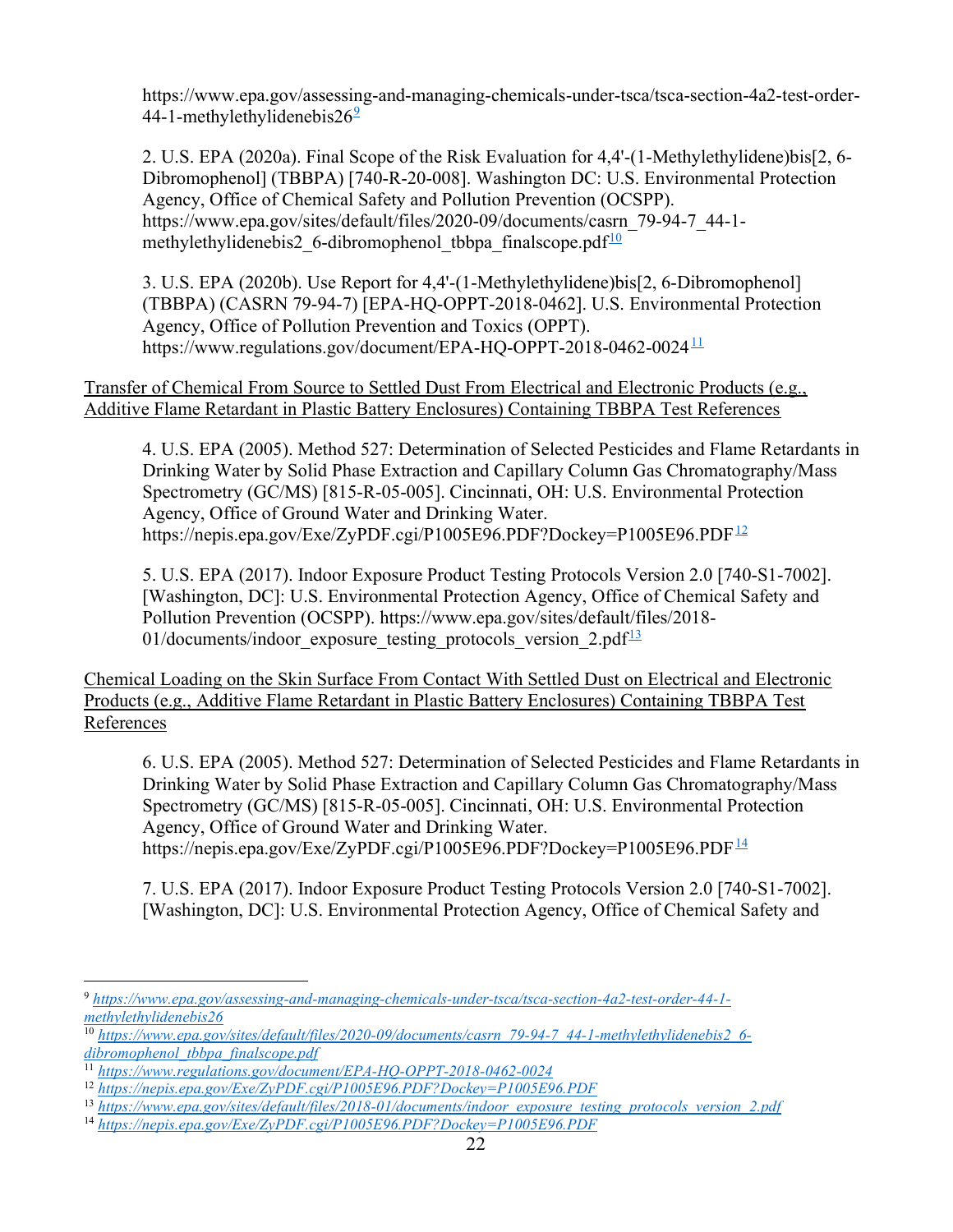Pollution Prevention (OCSPP). https://www.epa.gov/sites/default/files/2018- 01/documents/indoor\_exposure\_testing\_protocols\_version\_2.pdf $\frac{15}{2}$ 

## XII. PAPERWORK REDUCTION ACT NOTICE

This collection of information is approved by the Office of Management and Budget (OMB) under the Paperwork Reduction Act, 44 U.S.C. § 3501 et seq. (OMB Control No. 2070-0033). Responses to this collection of information are mandatory under the Toxic Substances Control Act (TSCA), 15 U.S.C. § 2601 et seq. An agency may not conduct or sponsor, and a person is not required to respond to, a collection of information unless it displays a currently valid OMB control number. The public reporting and recordkeeping burden for this collection of information is estimated to be 137 hours for the average response on a per-chemical basis. Under the PRA, burden is defined at 5 CFR 1320.3(b). Send comments on the Agency's need for this information, the accuracy of the provided burden estimates and any suggested methods for minimizing respondent burden to the Regulatory Support Division Director, U.S. Environmental Protection Agency (2821T), 1200 Pennsylvania Ave., NW, Washington, D.C. 20460. Include the OMB control number in any correspondence. Do not send the completed form to this address.

# XIII. FOR FURTHER INFORMATION CONTACT

For technical information contact: TSCATestOrders@epa.gov.

For general information contact: The TSCA-Hotline, ABVI-Goodwill, 422 South Clinton Ave., Rochester, NY 14620; telephone number: (202) 554-1404; email address: TSCA-Hotline@epa.gov.

<sup>15</sup> https://www.epa.gov/sites/default/files/2018-01/documents/indoor\_exposure\_testing\_protocols\_version\_2.pdf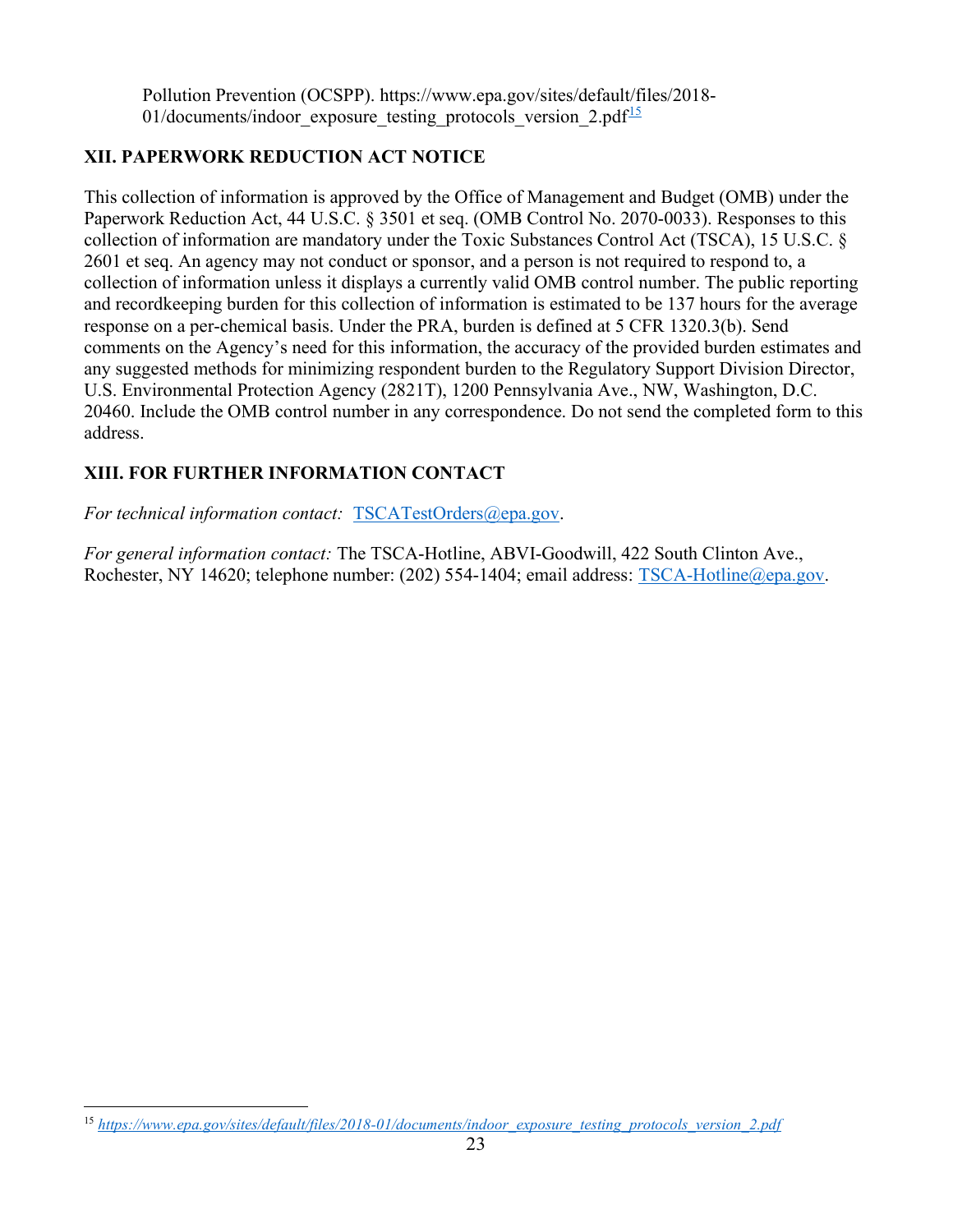# XIV. SIGNATURE

Under the authority in TSCA section 4(a)(2), the United States Environmental Protection Agency hereby issues this Order to take effect on the date of my signature.



## Michal Freedhoff,

Assistant Administrator, Office of Chemical Safety and Pollution Prevention.

Enclosures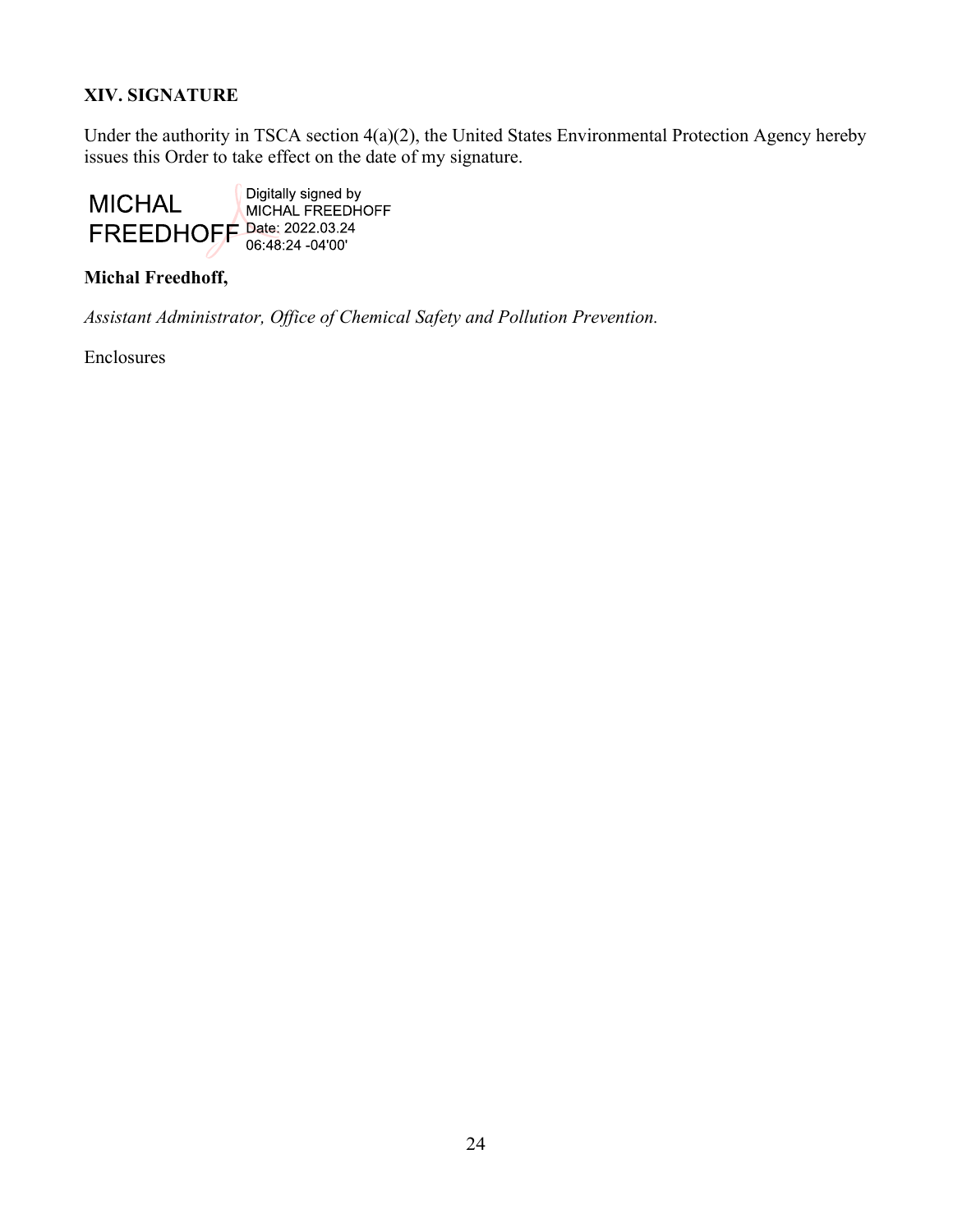# APPENDIX A - EQUIVALENCE DATA

For purposes of this Order, "equivalence data" means "chemical data or biological test data intended to show that two substances or mixtures are equivalent." Also, when a chemical substance is "equivalent," it means "that a chemical substance is able to represent or substitute for another in a test or series of tests, and that the data from one substance can be used to make scientific and regulatory decisions concerning the other substance," as defined in 40 CFR § 790.3.

If testing under TSCA section 4(a) is required of an equivalent chemical substance, the EPA may grant an exemption from testing to the manufacturer or processor of one substance if the information required under TSCA section 4(a) is submitted or is being developed on the other, and the manufacturer or processor submits the following information to support equivalence with its exemption application:

- 1. The chemical identity of each chemical substance or mixture manufactured or processed by the applicant for which the exemption is sought. The exact type of identifying data required may be specified in this Order and may include all characteristics and properties of the applicant's substance or mixture, such as boiling point, melting point, chemical analysis (including identification and amount of impurities), additives, spectral data, and other physical or chemical information that may be relevant in determining whether the applicant's substance or mixture is equivalent to the specific test substance.
- 2. The basis for the applicant's belief that the substance or mixture for which the exemption is sought is equivalent to the test substance or mixture.
- 3. Any other data which exemption applicants are directed to submit in this Order which may have bearing on a determination of equivalence. This may include a description of the process by which each chemical substance or mixture for which an exemption is sought is manufactured or processed prior to use or distribution in commerce by the applicant.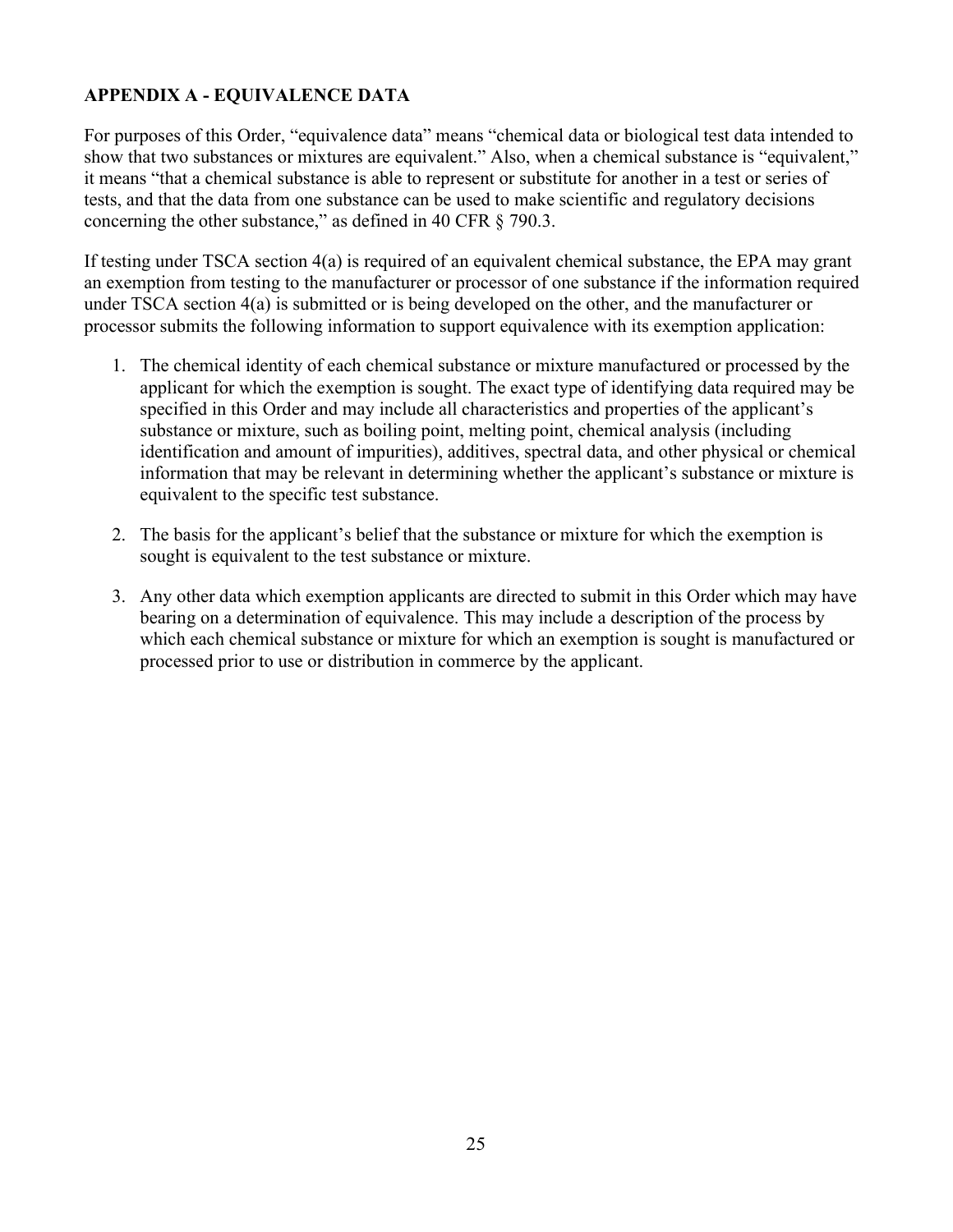## APPENDIX B - COST SHARING

The EPA encourages Order recipients that are responsible for developing the same information on the same chemical(s) to avoid duplicative testing and share the cost of information development. If a test is conducted according to a final, approved protocol, it is sufficient that the test is conducted once. Two ways to avoid duplicative testing are discussed in this Order. They are forming or joining a consortium, discussed in Unit VIII, or requesting an exemption, discussed in Unit IV.B.3.

#### Consortia

Persons that form or join a consortium typically execute an agreement with the other members of the consortium concerning how costs will be shared and how the consortium will operate.

#### Exemptions

Persons that receive exemptions from testing have an obligation to reimburse the person(s) who perform the testing and submit the required information that is the basis for the exemption for a portion of the costs incurred in complying with the requirement to submit such information, and any other person required to contribute to a portion of such costs. Apportionment of costs between persons receiving exemptions and the person who actually conducts the test(s) is ideally negotiated between the companies involved, without the EPA's participation. The Agency has promulgated regulations that explain how the EPA views fair and equitable reimbursement in the context of TSCA section 4(a) test rules. In general, those regulations (40 CFR § 791.40 through § 791.52) make a presumption that a person's fair share of the test costs is in proportion to their share of the total production volume of the test chemical over a specified period of time that begins one calendar year before the effective date of the rule and continues up to the latest data available upon resolution of a dispute. While those regulations do not apply to TSCA section 4 orders, you may wish to consider them as you decide how to share the costs.

If persons subject to an order include a person that has been granted an exemption and agreement cannot be reached on the amount and method of sharing the cost of developing the information, the person whose information is the basis for the exemption may request that the Administrator order the person(s) granted the exemption to provide fair and equitable reimbursement after considering all relevant factors, including the share of the market and the effect on the competitive position of the person required to provide reimbursement in relation to the person to be reimbursed. See TSCA section 4(c)(3)(A). Upon receipt of such a request, the EPA will determine fair and equitable reimbursement and issue an order accordingly. The Agency may, at its discretion, make use of procedures and standards applicable to data reimbursement regarding TSCA section 4 rules, contained in 40 CFR part 791.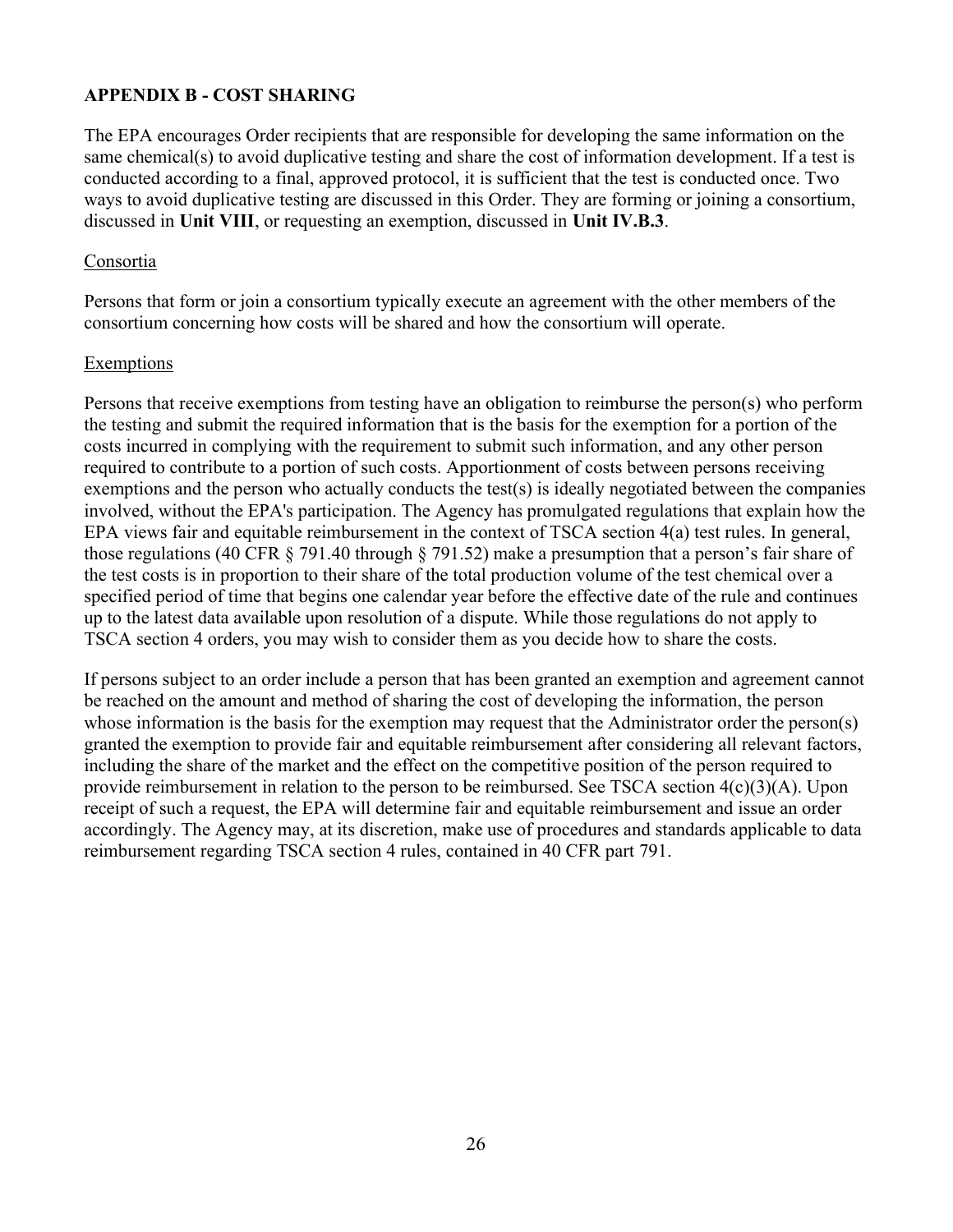## APPENDIX C - HOW TO ACCESS THE CDX APPLICATION AND RECORDKEEPING REQUIREMENTS

## How to Access the CDX Application

The initial response, draft and final study plans, final test reports with underlying data, existing studies, any testing related requests, and all related correspondence must be submitted electronically to the EPA as follows:

- 1. Submit to the EPA's CDX system. CDX is the point of entry on the Environmental Information Exchange Network (Exchange Network) for submissions to the Agency.
- 2. The URL for the CDX website is https://cdx.epa.gov/ $\frac{16}{2}$  which takes you to the CDX homepage.
- 3. On the homepage you may select "Log in" or, if you haven't already registered, select "Register with CDX."
- 4. Once you have logged on to CDX, follow the instructions for submitting TSCA section 4 order information. To access the instructions, select "Report electronically" on the EPA Internet homepage at https://www.epa.gov/assessing-and-managing-chemicals-under-tsca/electronicreporting-requirements-certain-information#data $^{17}$ .
- 5. The CDX Help Desk is available for data submission technical support between the hours of 8:00 am and 6:00 pm (EST) at 1-888-890-1995 or helpdesk@epacdx.net. The CDX Help Desk can also be reached at 970-494-5500 for international callers.

The EPA may revise these submission instructions with advance notice.

## Recordkeeping

You must retain copies of all information documenting your compliance with this Order for ten years. This includes your response and other documents and correspondence submitted to comply with this Order, such as test protocols, testing related requests, final test reports with their underlying data, and any penalties remitted.

<sup>16</sup> https://cdx.epa.gov/

<sup>&</sup>lt;sup>17</sup> https://www.epa.gov/assessing-and-managing-chemicals-under-tsca/electronic-reporting-requirements-certaininformation#data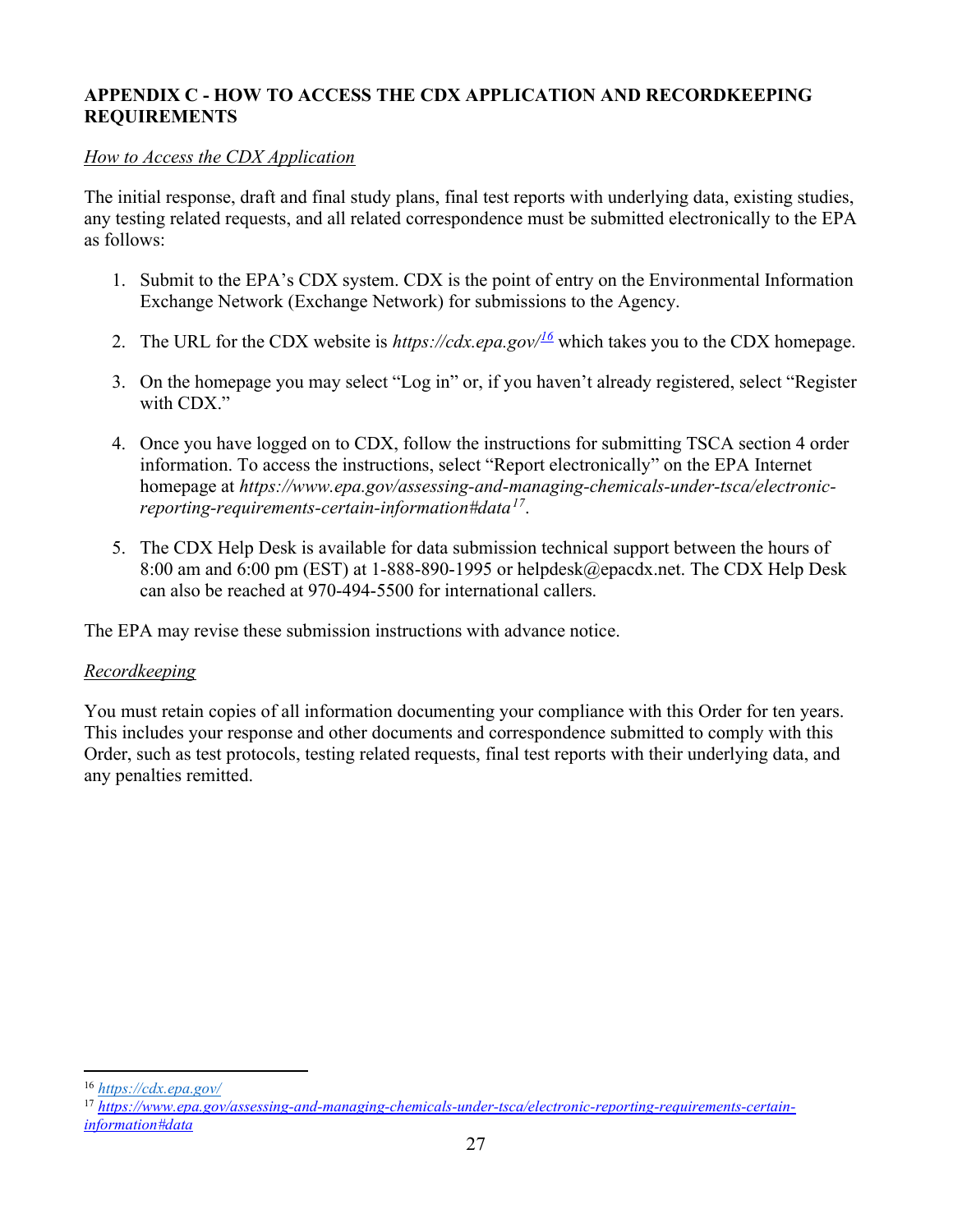# APPENDIX D - ORDER RECIPIENT SELECTION

This Appendix describes the process by which the EPA identified recipients of this Order. This information is for your use, and does not govern the obligations under this Order or the identities of the companies subject to this Order. A recipient of this Order that manufactures or processes the chemical as per the definitions provided in Unit I.B is subject to this Order, regardless of the basis on which the Agency identified the recipient.

The manufacturers and processors of the chemical subject to this Order were determined in the following manner:

The EPA included in this Order as recipients all companies comprising the final list of manufacturers subject to fee payments<sup>18</sup> for p-dichlorobenzene developed under the "Fees for Administration of Toxic Substances Control Act" rule in 2020, as well as, manufacturers identified by other sources, including Toxics Release Inventory<sup>19</sup> (TRI) reporting from 2016 to 2020 and Chemical Data Reporting (CDR) reporting from 2020. The Agency also included in this Order Companies who reported as "Processors" of this chemical to the 2016 to 2020 TRI. Although the EPA recognizes that there are processors who do not report to TRI, this database was used to identify processors for the purposes of this order because it is the Agency's most comprehensive source to establish a well-verified list of processing companies.

<sup>18</sup> https://www.epa.gov/tsca-fees/final-list-fee-payers-next-20-risk-evaluations

<sup>19</sup> https://www.epa.gov/toxics-release-inventory-tri-program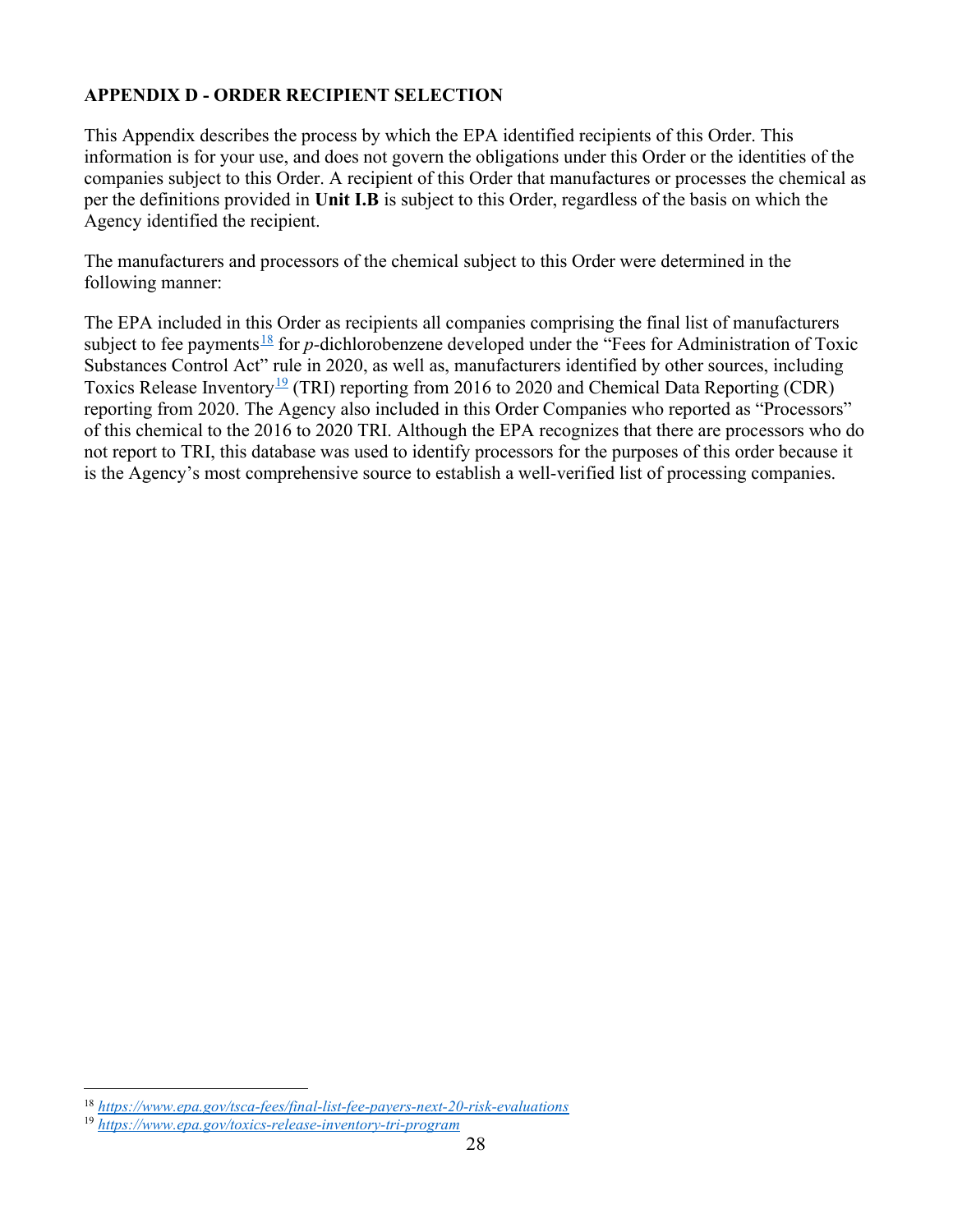## APPENDIX E - SPECIFIC REQUIREMENTS AND GUIDANCE FOR THIS ORDER

This appendix provides requirements of study plans and test reports for specific testing requirements of this Order. Additionally, this appendix provides additional reference material(s) associated with the testing required in this Order.

For information on how the EPA determined the need for the testing requirements of this Order, refer to Unit II.B.

### I. CONSUMER EXPOSURE

a. Transfer of Chemical From Source to Settled Dust From Electrical and Electronic Products (e.g., Additive Flame Retardant in Plastic Battery Enclosures) Containing TBBPA (Exposure Testing Protocol 6: Direct Transfer of Chemicals from Source to Settled Dust)

#### i. Study Plans

Please see Unit VI.B of the Order for overall requirements for study plans. Additional requirements specific to Exposure Testing Protocol 6 (U.S. EPA, 2017) include:

1. Identify all products in all available forms matching description in test order.

2. For each product example and form, identify all products that contain TBBPA. If more than 10 product examples are identified, select 50% of the product examples with limited variability across the components for those products.

3. Follow the test protocol recommendations for the number of samples. If a sample number is not provided, default to five (5) samples per product example that are representative of the whole product, or a statistically representative number of samples and provide rationale for selection.

4. This test is for a solid product that can be cut into representative samples and set alongside blanks inside the chamber.

5. The EPA recommends using EPA Method 527 (2005) for sample extraction and analysis. This method uses Solid Phase Extraction (SPE) for sample extraction and sample chemical analysis by gas chromatography–mass spectrometry (GC–MS) in drinking water. Although the EPA Method 527 list of analytes does not specifically list TBBPA, it is possible to modify the method to include TBBPA in the standards and report on accuracy and precision while other Quality Control (QC) steps of the method are already described. Requested samples for this test will be in a liquid mixture, consider using water in the QC and test samples preparation. The recommended method is likely to be useful, but alternative methods may be proposed by the manufacturer with sufficient rationale and background information.

6. Indicate whether the sampling method was validated by an approved organization (e.g., NIOSH, OSHA, the American Society for Testing and Materials (ASTM), the International Standards Organization (ISO)) or an industrial hygiene/analytical laboratory.

7. Indicate the sampling strategy that will be used for sample collection, including sample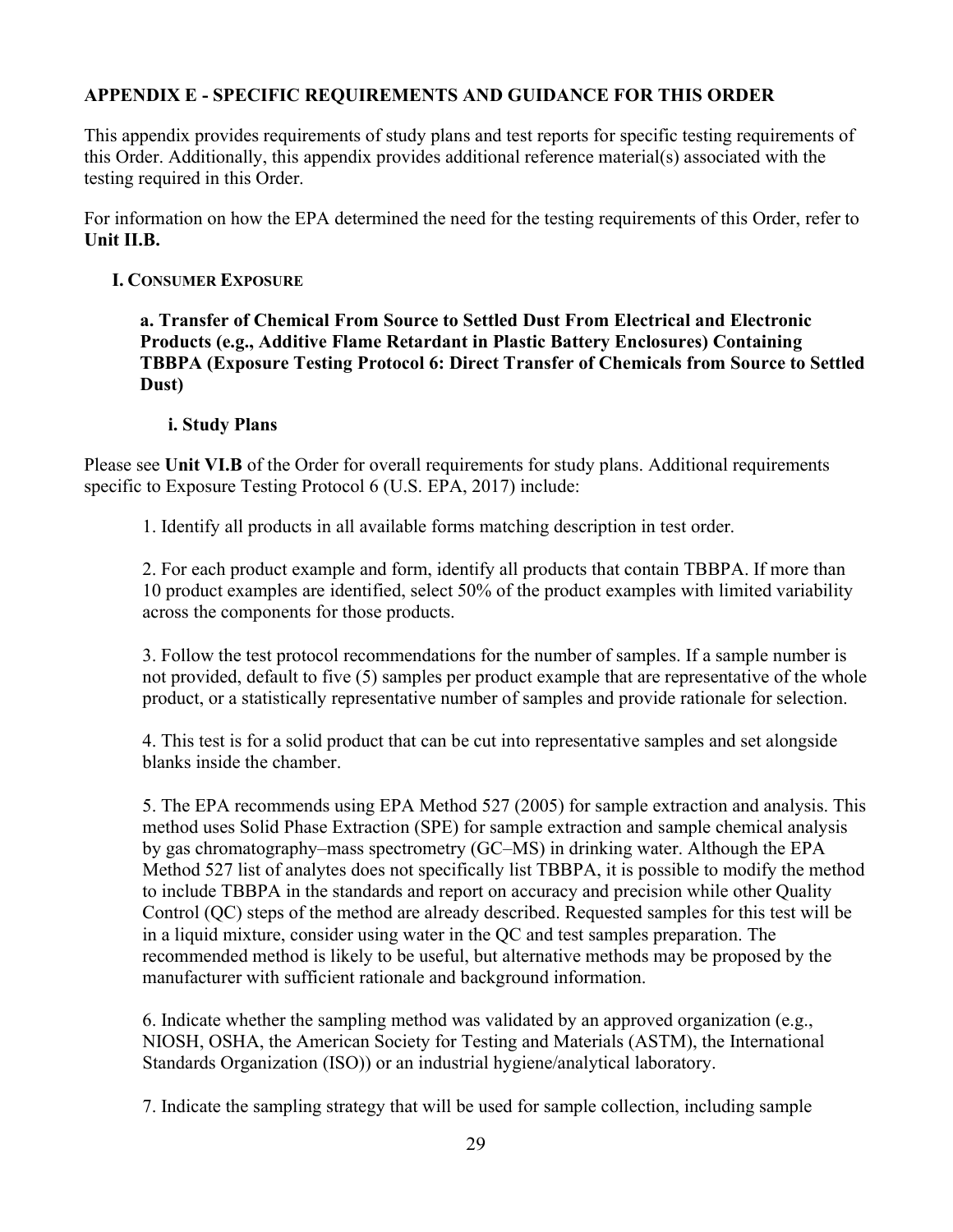location, flow rates, sampling time, field blanks and sample replication; the sample handling, storage and transport procedures and whether they will be followed; the sample pumps and other instruments and whether they will be properly calibrated with primary standard equipment.

## ii. Test Reports

In addition to the requirements provided by Unit VI, test reports submitted to the EPA are due 215 days after the effective date of the Order and must include the following, as applicable:

1. List of products to be tested that fit the product example and form, description of product, total product quantity, and amount used for testing.

2. List of standards, how and when they were prepared, or/and purchased, and stored.

3. Calibration curve range and each point used, at least 5 points should be used for the calibration curve.

4. All Quality Control (QC) samples described in suggested methods.

5. Chemical analysis queue containing standards, blanks, QC, samples in order they were analyzed, date and time.

6. Specify methods used if different from recommendations. Similarly, provide details of instruments, detectors, column description and specifications if they differ from the recommendations. Any deviations from the Test Protocols' experimental set up, sampling, extraction and analytical methods must be substantiated.

7. Which house dust standard reference material was used if other than NIST SRM 2585.

# iii. References

In addition to generally applicable references provided by Unit XI, the following is a list of references specific to this testing requirement:

1. U.S. EPA (2005). Method 527: Determination of Selected Pesticides and Flame Retardants in Drinking Water by Solid Phase Extraction and Capillary Column Gas Chromatography/Mass Spectrometry (GC/MS) [815-R-05-005]. Cincinnati, OH: U.S. Environmental Protection Agency, Office of Ground Water and Drinking Water. https://nepis.epa.gov/Exe/ZyPDF.cgi/P1005E96.PDF?Dockey=P1005E96.PDF<sup>20</sup>

2. U.S. EPA (2017). Indoor Exposure Product Testing Protocols Version 2.0 [740-S1-7002]. [Washington, DC]: U.S. Environmental Protection Agency, Office of Chemical Safety and Pollution Prevention (OCSPP). https://www.epa.gov/sites/default/files/2018- 01/documents/indoor exposure testing protocols version  $2.pdf<sup>21</sup>$ 

<sup>20</sup> https://nepis.epa.gov/Exe/ZyPDF.cgi/P1005E96.PDF?Dockey=P1005E96.PDF

<sup>&</sup>lt;sup>21</sup> https://www.epa.gov/sites/default/files/2018-01/documents/indoor\_exposure\_testing\_protocols\_version\_2.pdf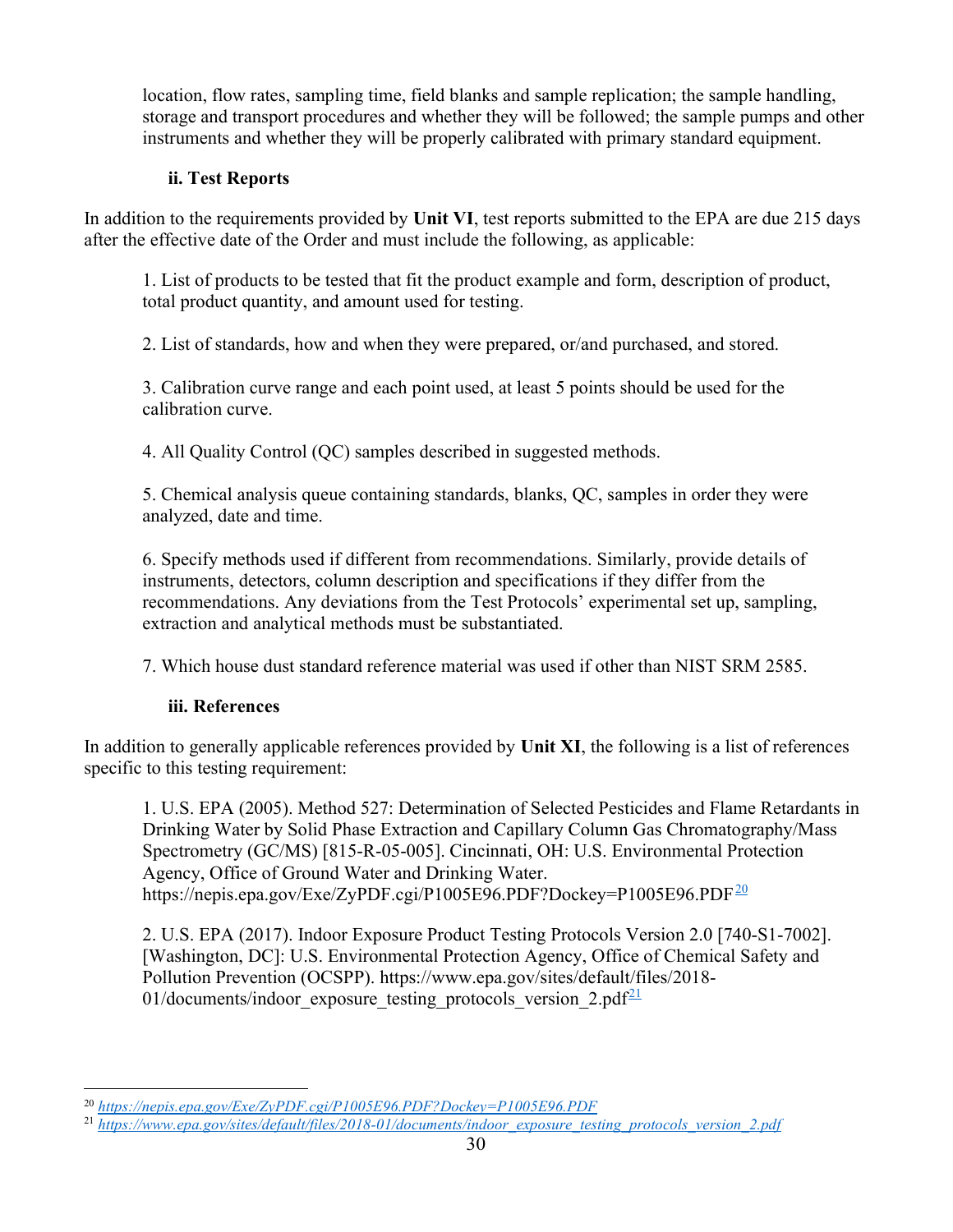## b. Chemical Loading on the Skin Surface From Contact With Settled Dust on Electrical and Electronic Products (e.g., Additive Flame Retardant in Plastic Battery Enclosures) Containing TBBPA (Exposure Testing Protocol 9: Migration to Sweat (Dermal Exposure))

### i. Study Plans

Please see Unit VI.B of the Order for overall requirements for study plans. Additional requirements specific to Exposure Testing Protocol 9 (U.S. EPA, 2017) include:

1. Follow the test protocol recommendations for the number of samples. If a sample number is not provided, default to five (5) samples per product example that are representative of the whole product or a statistically representative number of samples and provide rationale for selection.

2. For each product example, identify all products that claim to contain TBBPA. If more than 10 product examples are identified, select 50% of the product examples with limited variability across the components for those products.

3. Follow Section 9.3.2 which describes how the products are submerged in a simulated sweat solution matrix.

4. The EPA recommends using EPA Method 527 for the request of Migration to Sweat Test Protocol 9 in solid products. This method uses Solid Phase Extraction (SPE) for sample extraction and sample chemical analysis by gas chromatography–mass spectrometry (GC–MS) in drinking water. Although the EPA Method 527 list of analytes does not specifically list TBBPA, it is possible to modify the method to include TBBPA in the standards and report on accuracy and precision while other QC steps of the method are already described. Requested samples for Test Protocol 9 will be in a water-based mixture of simulated sweat; therefore, the recommended method is likely to be useful. However, an alternative may be proposed by the manufacturer with sufficient rationale and background information.

5. Indicate whether the sampling method was validated by an approved organization (e.g., NIOSH, OSHA, the American Society for Testing and Materials (ASTM), the International Standards Organization (ISO)) or an industrial hygiene/analytical laboratory.

6. Indicate the sampling strategy that will be used for sample collection, including sample location, flow rates, sampling time, field blanks and sample replication; the sample handling, storage and transport procedures and whether they will be followed; the sample pumps and other instruments and whether they will be properly calibrated with primary standard equipment.

## ii. Test Reports

In addition to the requirements provided by Unit VI, test reports submitted to the EPA are due 170 days after effective date of the Order and must include the following, as applicable:

1. List products to be tested that fit the product example and form, description of product, total product quantity, and amount used for testing.

2. List standards, how and when they were prepared, or/and purchased, and stored.